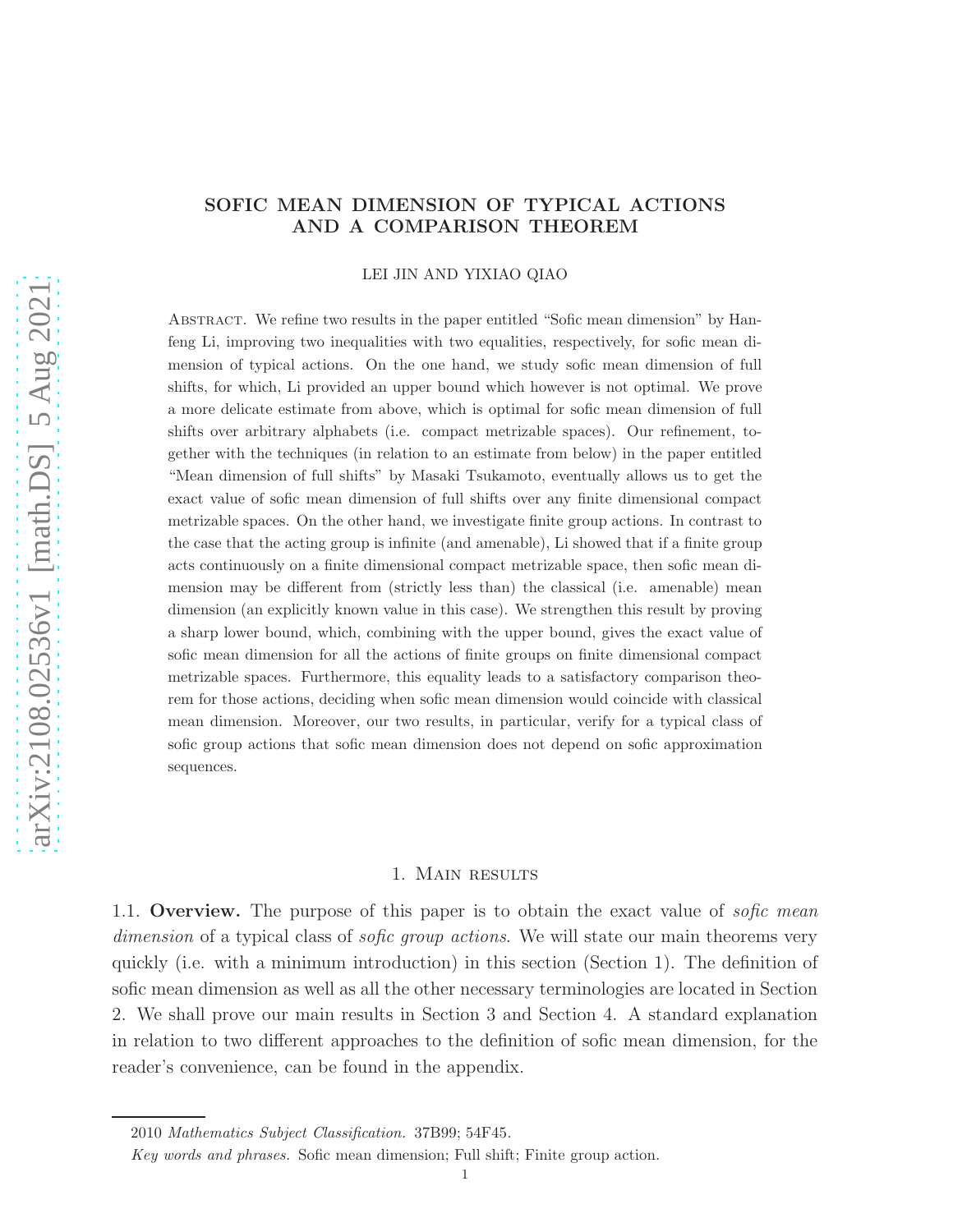### 2 LEI JIN AND YIXIAO QIAO

1.2. Convention. Throughout this paper the symbol N is planned to denote the set of *positive* integers. All acting groups are always assumed to be *countable* and *discrete*. If we let a sofic group  $G$  act continuously on a compact metrizable space  $X$  and if we let  $\Sigma$  be a sofic approximation sequence for G, then we denote its sofic mean dimension by  $\text{mdim}_{\Sigma}(X, G)$ .

1.3. Full shifts. Possibly the most canonical and fundamental actions are the *full shifts*. For a compact metrizable space K and a group G we denote by  $(K^G, \sigma_G)$  the shift action of G on the product space  $K^G$ .

For Z-actions the exact value of the mean dimension of full shifts was obtained satisfactorily by Tsukamoto [\[Tsu19\]](#page-20-0) (provided that the alphabet K is *finite dimensional*). We notice that it is straightforward to generalize Tsukamoto's result to actions of amenable groups (e.g. this can be done with almost no additional effort with the help of [\[JQ\]](#page-20-1)). But if we proceed to the case of sofic group actions (which are a much wider class of group actions), then the situation becomes nontrivial immediately.

Actually, Li [\[Li13,](#page-20-2) Theorem 7.1] showed (for any sofic approximation sequence  $\Sigma$  for G) that

$$
\mathrm{mdim}_{\Sigma}(K^G, \sigma_G) \le \dim(K).
$$

However, this upper bound for  $\text{mdim}_{\Sigma}(K^G, \sigma_G)$  is not optimal in general. A main ingredient of this paper is to refine Li's upper bound with a more delicate estimate from above:

$$
\mathrm{mdim}_{\Sigma}(K^G, \sigma_G) \le \inf_{n \in \mathbb{N}} \frac{\mathrm{dim}(K^n)}{n}.
$$

Our approach is substantially different from  $Li's<sup>1</sup>$  $Li's<sup>1</sup>$  $Li's<sup>1</sup>$ . We shall explain about our difficulty shortly in Remark [1.2.](#page-2-0) As we will see in a moment, our refinement gives an optimal upper bound for mdim<sub>Σ</sub>( $K^G$ ,  $\sigma_G$ ) which applies to all alphabets K, which eventually allows us to get the exact value of sofic mean dimension of full shifts over any finite dimensional compact metrizable spaces. This is our first main result.

<span id="page-1-1"></span>Theorem 1.1 (Main theorem 1). *Let* K *be a finite dimensional compact metrizable space.* Let G be a sofic group and  $\Sigma$  a sofic approximation sequence for G. The following assertion *is true:*

$$
\text{mdim}_{\Sigma}(K^G, \sigma_G) = \begin{cases} \dim(K), & \text{if } K \text{ satisfies } \dim(K \times K) = 2 \dim(K) \\ \dim(K) - 1, & \text{otherwise} \end{cases}.
$$

<span id="page-1-0"></span><sup>&</sup>lt;sup>1</sup>Roughly speaking, Li's method can be regarded as (in some sense, a kind of) *local* analysis, i.e. using the notion of sofic metric mean dimension which dominates sofic mean dimension from above. On the contrary, we shall adopt a *global* treatment of a sharp upper bound for mdim<sub> $\Sigma$ </sub>( $K^G$ ,  $\sigma_G$ ).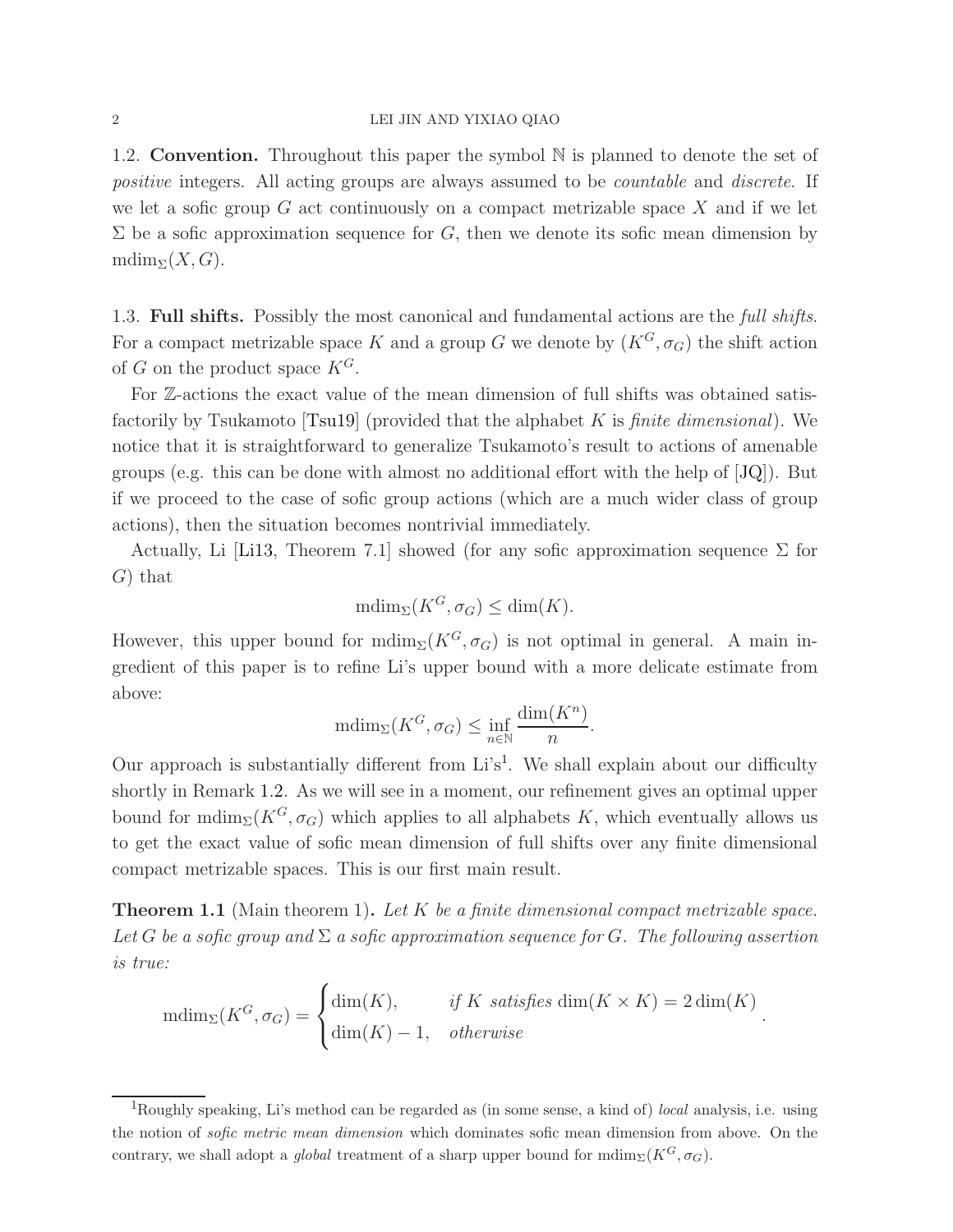<span id="page-2-0"></span>Remark 1.2. For mean dimension of Z-actions, the above two types of inequalities for full shifts can be deduced directly from each other. More precisely, let us denote by mdim $(K^{\mathbb{Z}}, \sigma_{\mathbb{Z}})$  the (classical) mean dimension of the Z-shift on  $K^{\mathbb{Z}}$ . The inequality  $\dim(K^n)/n \leq \dim(K)$  (for  $n \in \mathbb{N}$ ) is generally true. Conversely, if we assume that  $\text{mdim}(K^{\mathbb{Z}}, \sigma_{\mathbb{Z}}) \leq \text{dim}(K)$  for any compact metrizable space K, then replacing the alphabet K by  $K^n$  for an arbitrary  $n \in \mathbb{N}$  and noting that  $((K^n)^{\mathbb{Z}}, \sigma_{\mathbb{Z}})$  is (dynamically) isomorphic to  $(K^{\mathbb{Z}}, \sigma_{\mathbb{Z}}^n)$  we see that  $\text{mdim}(K^{\mathbb{Z}}, \sigma_{\mathbb{Z}}) \leq \dim(K^n)/n$  for all  $n \in \mathbb{N}$ . A point here is that the acting group  $\mathbb Z$  contains a *subgroup*  $n\mathbb Z$  of index  $n \in \mathbb N$  which is possible to be arbitrarily large, and furthermore, any subgroup action of  $\mathbb Z$  also forms a  $\mathbb Z$ -action.<sup>[2](#page-2-1)</sup> Unfortunately, the same trick does not apply to the context of sofic group actions essentially, because in general we cannot expect an arbitrary group action to have this nice property and also because we do not have such an equality for sofic mean dimension of product actions with respect to the *same* sofic approximation sequence. Thus, Li's handling of mdim<sub>Σ</sub>( $K^G$ ,  $\sigma_G$ ) is not adequate for the purpose of obtaining its exact value. This turns out to be one of the main obstacles that we have to overcome. To deal with an upper bound in a more careful way is crucial to our proof.

Corollary 1.3. *Let* K *be a finite dimensional compact metrizable space and* G *an infinite amenable group. The classical mean dimension of*  $(K^G, \sigma_G)$  *satisfies that* 

$$
\text{mdim}(K^G, \sigma_G) = \begin{cases} \dim(K), & \text{if } \dim(K \times K) = 2\dim(K) \\ \dim(K) - 1, & \text{otherwise} \end{cases}
$$

**Remark 1.4.** It follows from Lemma [2.3](#page-6-0) that if the acting group  $G$  is finite then the classical mean dimension of  $(K^G, \sigma_G)$  satisfies the following equality:

$$
\text{mdim}(K^G, \sigma_G) = \begin{cases} \dim(K), & \text{if } \dim(K \times K) = 2\dim(K), \\ \dim(K) - 1 + \frac{1}{|G|}, & \text{otherwise.} \end{cases}
$$

In contrast to the above corollary which holds for actions of infinite amenable groups, Theorem [1.1](#page-1-1) is more satisfactory as it applies to (and unifies the cases for) both finite and infinite sofic groups G.

1.4. Double finite actions. The simplest examples of group actions (probably) are *double finite actions*, namely, actions of *finite* groups on *finite dimensional* compact metrizable spaces.

.

<span id="page-2-1"></span><sup>2</sup>For all the actions of (infinite) amenable groups we would like to refer to the paper [\[JQ\]](#page-20-1) by the authors, in which we established a satisfactory and unexpected formula for mean dimension of product actions. But we do not state this formula here as we shall not use it in the present paper.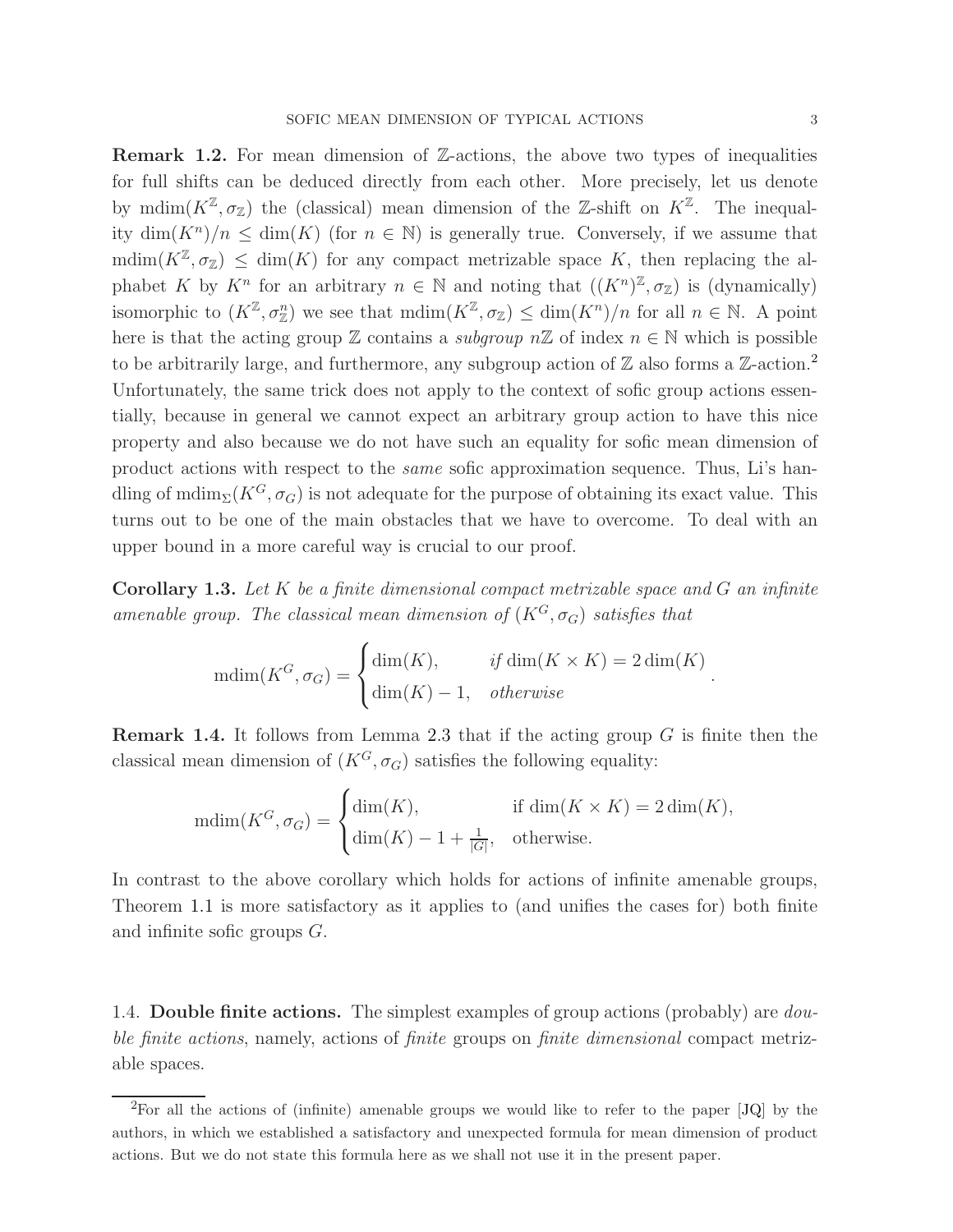For an action of an amenable group  $G$  on a compact metrizable space  $X$  we denote its *classical* mean dimension by  $\text{mdim}(X, G)$ . Li [\[Li13,](#page-20-2) Section 3] showed (for any sofic approximation sequence  $\Sigma$  for  $G$ ) that

$$
\mathrm{mdim}_{\Sigma}(X,G)\leq\mathrm{mdim}(X,G);
$$

if in addition,  $G$  is infinite, then

$$
\mathrm{mdim}_{\Sigma}(X,G)=\mathrm{mdim}(X,G).
$$

However, for a finite group  $G$  (which is automatically amenable and sofic) this equality might be false. Indeed, Li [\[Li13,](#page-20-2) Section 3] provided a bunch of examples of double finite actions, for which, the above inequality is strict. So a natural and further question we may ask is to decide when (i.e. for which kind of sofic group actions) these two values will agree.

More precisely, we let a finite group  $G$  act continuously on a finite dimensional compact metrizable space  $X$ . Note that in this case, by the definition of classical mean dimension we have apparently that

$$
mdim(X, G) = \frac{1}{|G|} \cdot \dim(X).
$$

Nevertheless, the exact value of its sofic mean dimension (with respect to a sofic approximation sequence  $\Sigma$  for G) is not clear to us. In fact, Li [\[Li13,](#page-20-2) Lemma 3.9] gave an upper bound for  $\text{mdim}_{\Sigma}(X, G)$ , which is finer than  $\text{mdim}(X, G)$ , as follows:

$$
\mathrm{mdim}_{\Sigma}(X,G) \le \frac{1}{|G|} \cdot \inf_{n \in \mathbb{N}} \frac{\dim(X^n)}{n}.
$$

The second main result of this paper is to solve this problem completely, strengthening Li's estimate with an equality:

$$
\text{mdim}_{\Sigma}(X, G) = \frac{1}{|G|} \cdot \inf_{n \in \mathbb{N}} \frac{\dim(X^n)}{n}.
$$

<span id="page-3-0"></span>Theorem 1.5 (Main theorem 2). *If a finite group* G *acts continuously on a finite dimensional compact metrizable space* X and if  $\Sigma$  *is a sofic approximation sequence for* G, *then*

$$
\text{mdim}_{\Sigma}(X, G) = \begin{cases} \frac{1}{|G|} \cdot \text{dim}(X), & \text{if } \text{dim}(X \times X) = 2 \text{dim}(X) \\ \frac{1}{|G|} \cdot (\text{dim}(X) - 1), & \text{otherwise} \end{cases}.
$$

Corollary 1.6 (Comparison theorem). *Suppose that a finite group* G *acts continuously on a finite dimensional compact metrizable space* X *and that* Σ *is a sofic approximation sequence for* G. Then  $\text{mdim}_{\Sigma}(X, G) = \text{mdim}(X, G)$  (*resp.*  $\text{mdim}_{\Sigma}(X, G) < \text{mdim}(X, G)$ ) *if and only if*  $\dim(X \times X) = 2 \dim(X)$  (*resp.*  $\dim(X \times X) < 2 \dim(X)$ ).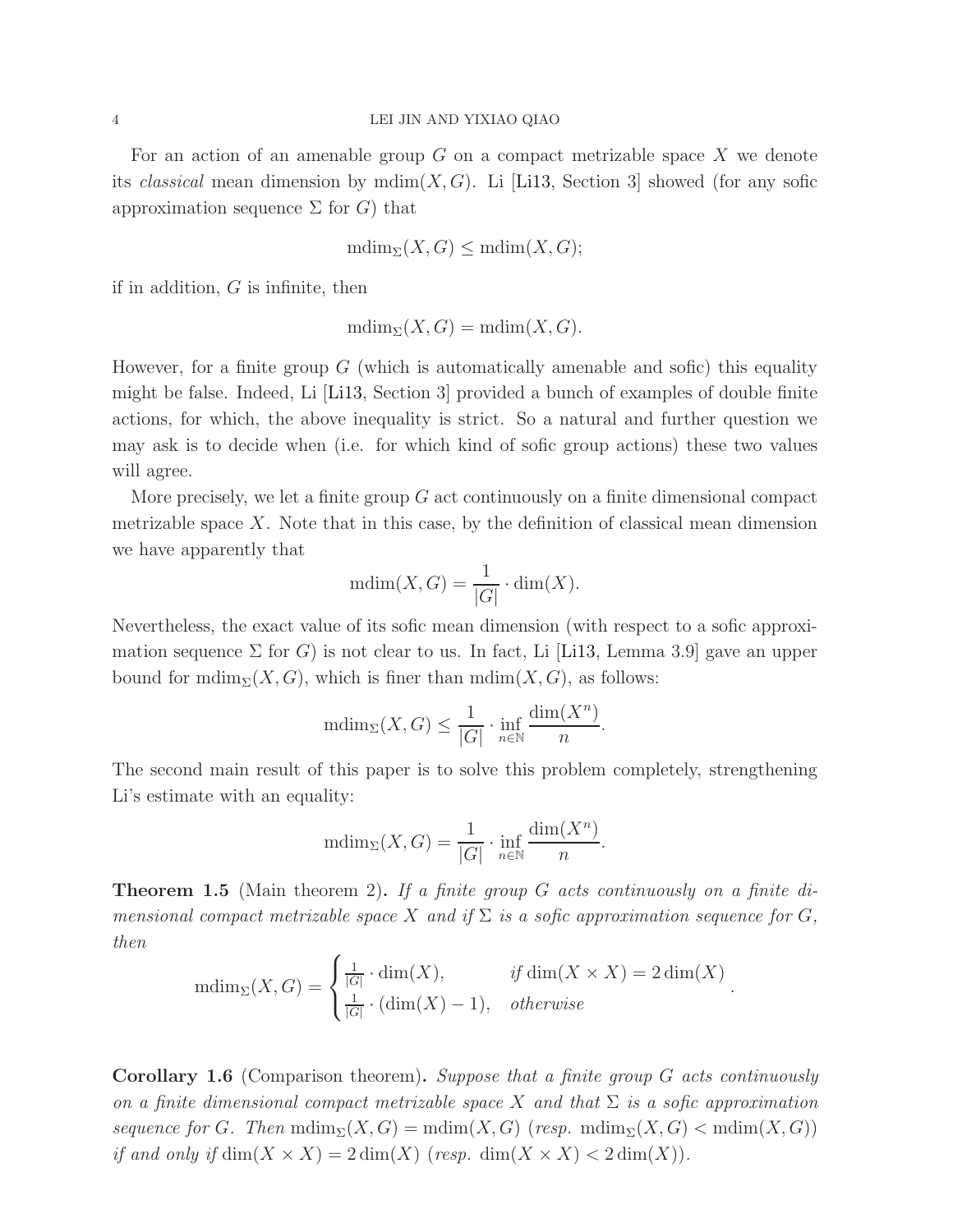Remark 1.7. As we can see, Li's theorem [\[Li13,](#page-20-2) Section 3], Theorem [1.1](#page-1-1) and Theorem [1.5,](#page-3-0) in particular, present a typical class of sofic group actions, for which, sofic mean dimension does not depend on the sofic approximation sequences, while it has not yet been confirmed if this is still true for all sofic group actions.

1.5. Open questions. To end this section we pose the following open problems in this direction, which seem to be worth considering in order to have a complete understanding of sofic mean dimension of full shifts and amenable group actions.

- (i) Let K be an *infinite* dimensional compact metrizable space. Is the statement  $\text{mdim}_{\Sigma}(K^G, \sigma_G) = +\infty$  true?
- (ii) Let a *finite* group G act continuously on an *infinite* dimensional compact metrizable space X. Is the statement  $\text{mdim}_{\Sigma}(X, G) = +\infty$  true?
- (iii) Let an *infinite* sofic group G act continuously on a *finite* dimensional compact metrizable space X. Is the statement  $\text{mdim}_{\Sigma}(X, G) \leq 0$  true?

We give some remarks here around this topic. The first problem is concerning sofic mean dimension of full shifts over infinite dimensional alphabets. For the case  $G = \mathbb{Z}$ this problem was initially posed by Tsukamoto [\[Tsu19,](#page-20-0) Problem 1.3]. The second and third problems are closely related to sofic mean dimension of double finite actions, as they remove one of the finiteness restrictions, respectively. Moreover, regarding Question (iii), it is clear that  $\text{mdim}_{\Sigma}(X, G) < +\infty$  (by definition); and if G is an infinite amenable group then the solution to Question (iii) is obviously affirmative (by the definition of classical mean dimension and by Li's theorem [\[Li13,](#page-20-2) Section 3] stating that sofic mean dimension coincides with classical mean dimension provided the acting group is infinite and amenable). Finally, we conjecture that the answers to Questions (i) and (ii) are positive, while the answer to Question (iii) is negative. We hope to return to further research in relation to all the above questions in the future.

Acknowledgements. L. Jin was supported by Basal Funding AFB 170001 and Fondecyt Grant No. 3190127. Y. Qiao was supported by NNSF of China No. 11901206.

## 2. A brief review of sofic mean dimension

2.1. Historical background. Both the notions of sofic groups and mean dimension originate with Misha Gromov [\[Gro99a,](#page-20-3) [Gro99b\]](#page-20-4) in 1999. Mean dimension is a fairly good numerical topological invariant of dynamical systems. It was investigated systematically within the framework of amenable group actions by Lindenstrauss and Weiss [\[LW00\]](#page-20-5) (including wonderful applications to dynamical systems) around 2000. As an analogue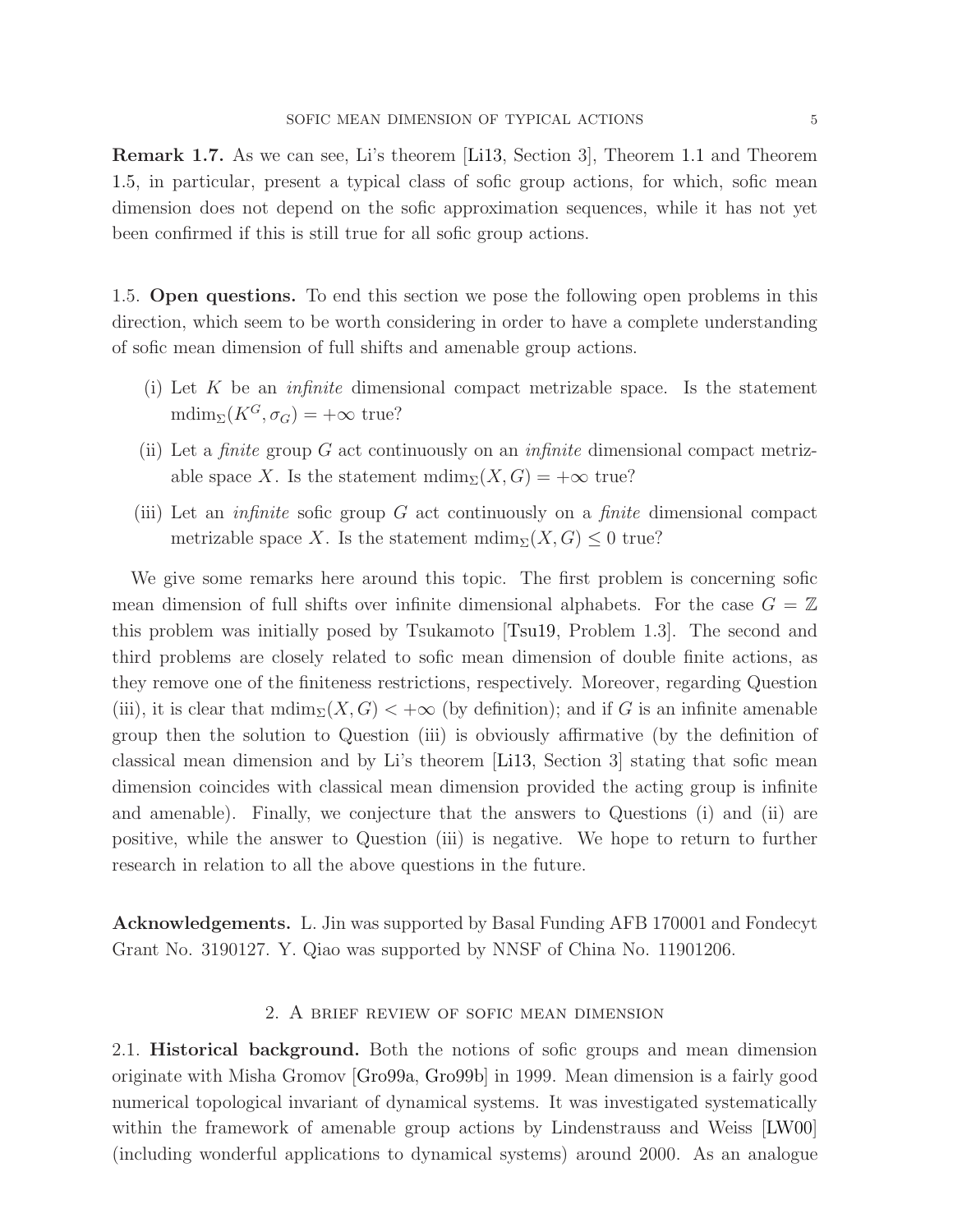### 6 LEI JIN AND YIXIAO QIAO

of topological dimension (i.e. the Lebesgue covering dimension), its advantage has now been shown excellently in the study of dynamical systems whose topological entropy is equal to infinity and whose phase space has infinite topological dimension. In 2013, Li [\[Li13\]](#page-20-2) successfully extended the definition of mean dimension to the context of sofic group actions. Strictly speaking, Li [\[Li13\]](#page-20-2) introduced a new concept with a fully novel view, called sofic mean dimension, which applies to all sofic group actions; and further, Li [\[Li13\]](#page-20-2) established its connection with classical mean dimension as well, which is highly satisfactory and which we have mentioned in the previous section. It is worth pointing out that Li's generalization to the soficity setting is totally nontrivial. This section is dedicated to fundamental material on terminologies and notations. The writing of this section is mostly borrowed, for consistency, from the paper [\[JQ\]](#page-20-1) by the authors, with necessary modifications adapting to the present paper.

2.2. Group actions. Throughout this subsection we let  $G$  be a topological group. The terminology "G acts continuously on (or simply, acts on) a compact metrizable space  $X^{\prime\prime}$  is planned to be understood a continuous mapping

$$
\Phi: G \times X \to X, \quad (g, x) \mapsto gx
$$

satisfying the following conditions:

$$
\Phi(e, x) = x, \quad \Phi(gh, x) = \Phi(g, \Phi(h, x)), \quad \forall x \in X, \ \forall g, h \in G,
$$

where e is the identity element of the group G. We generally omit the mapping  $\Phi$  provided we have already gotten the action of  $G$  on  $X$  clear.

Full shifts are a typical class of group actions. This notion has appeared in Theorem [1.1.](#page-1-1) Let  $K$  be a compact metrizable space. The **shift action** of  $G$  on the product space  $K^G$  is defined as follows:

$$
\sigma_G: G \times K^G \to K^G, \quad (g, (x_h)_{h \in G}) \mapsto (x_{hg})_{h \in G}.
$$

Here K is usually called an *alphabet*.

Let G act continuously on compact metrizable spaces  $X_n$ , respectively, where n ranges over R which is some subset (finite or infinite) of N. We define the **product action** of G on the product space  $\prod_{n\in R} X_n$  as follows:

$$
g(x_n)_{n \in R} = (gx_n)_{n \in R}, \quad \forall g \in G, \ \forall (x_n)_{n \in R} \in \prod_{n \in R} X_n.
$$

Product actions will be considered in the sequel (e.g. the proofs of the main theorems).

2.3. Sofic groups. We denote by |F| the cardinality of a set F. For every  $d \in \mathbb{N}$  we write [d] for the set  $\{k \in \mathbb{N} : 1 \leq k \leq d\}$  and  $Sym(d)$  for the group of permutations of [d]. A group  $G$  is **sofic** if there is a sequence

$$
\Sigma = \{\sigma_i : G \to \text{Sym}(d_i)\}_{i \in \mathbb{N}}
$$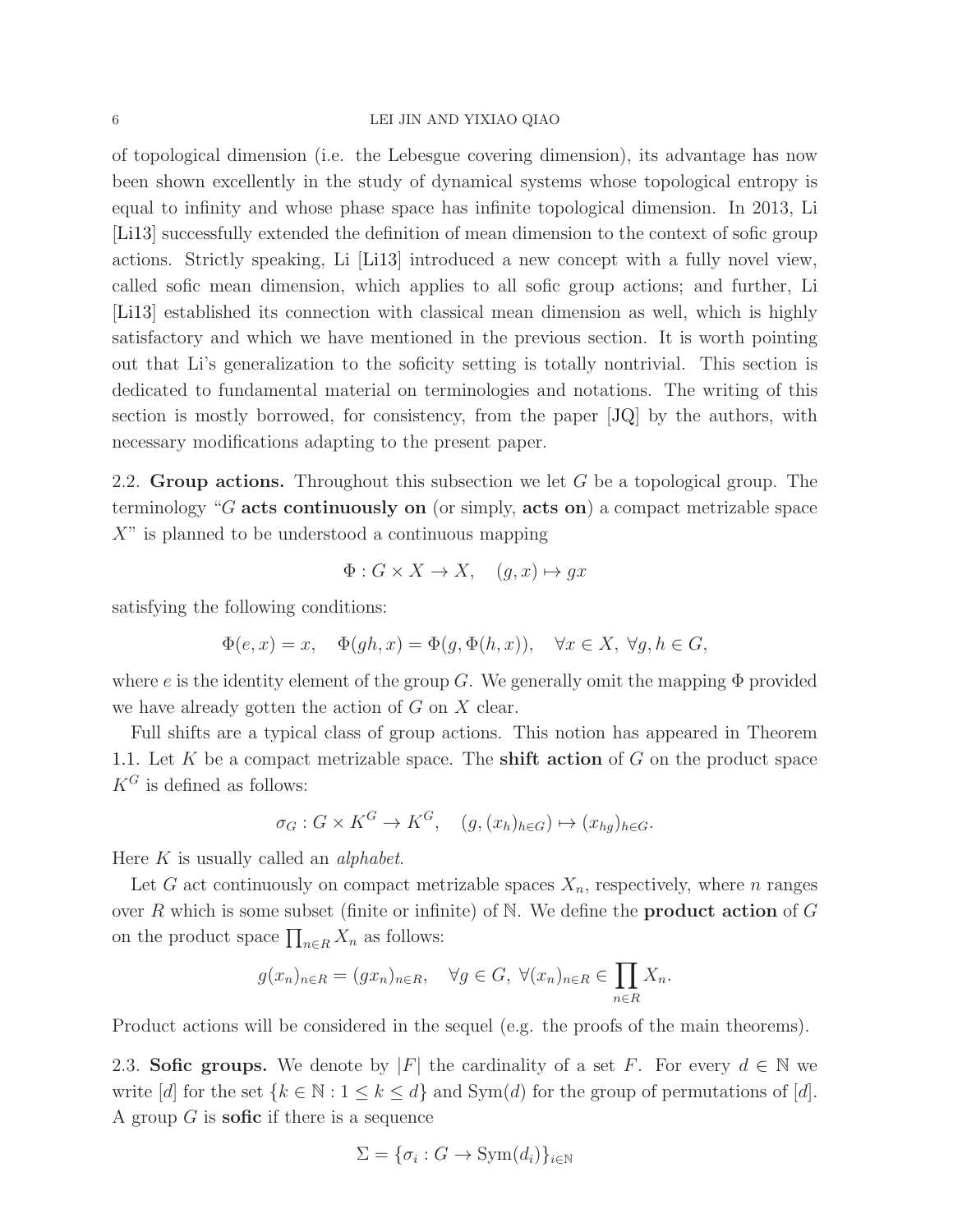together with a sequence  $\{d_i\}_{i\in\mathbb{N}}\subset\mathbb{N}$  such that the following three conditions are satisfied:

$$
\bullet \qquad \lim_{i \to \infty} \frac{1}{d_i} |\{k \in [d_i] : \sigma_i(st)(k) = \sigma_i(s)\sigma_i(t)(k)\}| = 1 \quad \text{for all } s, t \in G;
$$

$$
\bullet \qquad \lim_{i \to \infty} \frac{1}{d_i} |\{k \in [d_i] : \sigma_i(s)(k) \neq \sigma_i(t)(k)\}| = 1 \quad \text{for all distinct } s, t \in G;
$$

• 
$$
\lim_{i \to \infty} d_i = +\infty.
$$

Such a sequence  $\Sigma$  is called a **sofic approximation sequence** for G.

Remark 2.1. Note that the third condition will be fulfilled automatically if we additionally assume the group  $G$  to be infinite.

Remark 2.2. The sofic groups form a fairly extensive class, which contain in particular all amenable groups and all residually finite groups. We notice that the existence of a non-sofic group is still unknown.

2.4. A dichotomy in dimension theory. We denote by  $\dim(K)$  the topological dimension (i.e. the Lebesgue covering dimension) of a compact metrizable space  $K$ . If the space K is empty, then we set  $\dim(K) = -\infty$ . For a finite dimensional (nonempty) compact metrizable space  $K$ , since it was classically known [\[Dra01\]](#page-20-6) that

$$
2\dim(K) - 1 \le \dim(K \times K) \le 2\dim(K)
$$

and since  $\dim(K)$  must be a nonnegative integer, we have either

 $\overline{ }$ 

$$
\dim(K \times K) = 2\dim(K)
$$

or

$$
\dim(K \times K) = 2\dim(K) - 1.
$$

For a friendly treatment of the following result [\[Dra01\]](#page-20-6) in dimension theory we refer to [\[Tsu19,](#page-20-0) Theorem 2.5].

<span id="page-6-0"></span>Lemma 2.3. *Let* K *be a finite dimensional compact metrizable space. Then for every*  $n \in \mathbb{N}$ 

$$
\dim(K^n) = \begin{cases} n \dim(K), & \text{if } K \text{ satisfies } \dim(K \times K) = 2 \dim(K), \\ n \dim(K) - n + 1, & \text{otherwise.} \end{cases}
$$

2.5.  $\epsilon$ -embeddings,  $\rho_2$  and  $\rho_{\infty}$ . Let X and P be two compact metrizable spaces, and let  $\rho$  be a compatible metric on X. For  $\epsilon > 0$  a continuous mapping  $f: X \to P$  is called an  $\epsilon$ -embedding with respect to  $\rho$  if  $f(x) = f(x')$  implies  $\rho(x, x') < \epsilon$ , for all  $x, x' \in X$ . Let  $\text{Widim}_{\epsilon}(X,\rho)$  be the minimum (topological) dimension  $\dim(P)$  of a compact metrizable space P which admits an  $\epsilon$ -embedding  $f : X \to P$  with respect to  $\rho$ .

**Remark 2.4.** We may verify that  $\dim(X) = \lim_{\epsilon \to 0} W \dim_{\epsilon}(X, \rho)$ .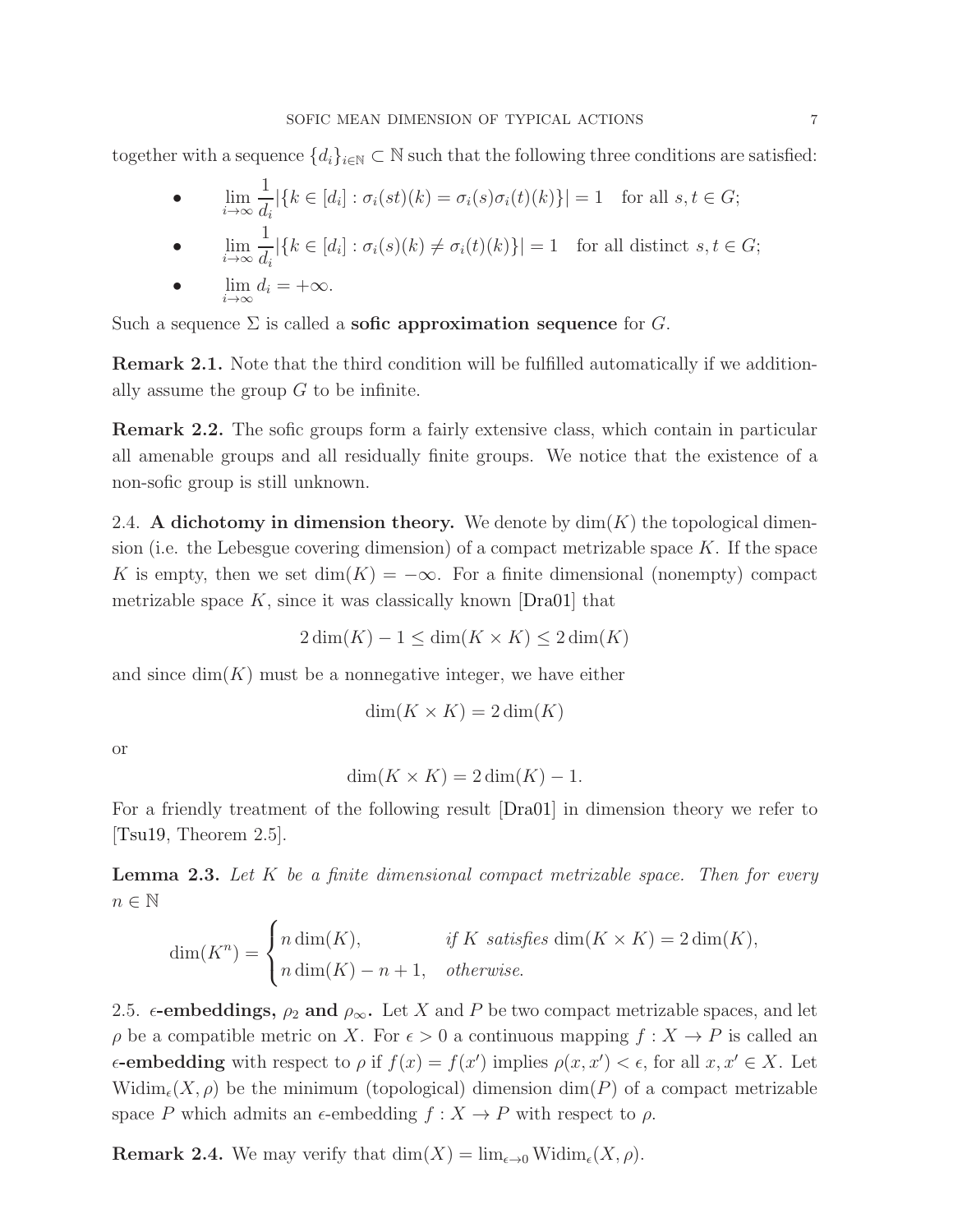Let K be a compact metrizable space with a compatible metric  $\rho$  on it. For every  $n \in \mathbb{N}$ we define on the product space  $K^n$  two compatible metrics  $\rho_2$  and  $\rho_\infty$  as follows:

$$
\rho_2 ((x_i)_{i \in [n]}, (y_i)_{i \in [n]}) = \sqrt{\frac{1}{n} \sum_{i \in [n]} (\rho(x_i, y_i))^2},
$$

$$
\rho_\infty ((x_i)_{i \in [n]}, (y_i)_{i \in [n]}) = \max_{i \in [n]} \rho(x_i, y_i).
$$

We do not include  $n \in \mathbb{N}$  in the notations  $\rho_2$  and  $\rho_\infty$  because this does not cause any ambiguity.

The following result due to Tsukamoto [\[Tsu19,](#page-20-0) Lemma 3.1] is very practical. We shall employ it in our argument.

<span id="page-7-0"></span>Theorem 2.5. *Let* K *be a finite dimensional compact metrizable space. Let* ρ *be a compatible metric on* K. Then there is some  $\delta > 0$  such that

$$
Widim_{\epsilon}(K^n, \rho_{\infty}) \geq n \cdot (dim(K) - 1)
$$

*for all*  $n \in \mathbb{N}$  *and all*  $0 < \epsilon < \delta$ *.* 

2.6. Amenable group actions and classical mean dimension. A group  $G$  is said to be **amenable** if there exists a sequence  ${F_n}_{n\in\mathbb{N}}$  of nonempty finite subsets of G such that for any  $g \in G$ 

$$
\lim_{n \to \infty} \frac{|F_n \triangle g F_n|}{|F_n|} = 0.
$$

Such a sequence  ${F_n}_{n\in\mathbb{N}}$  is called a **F**ølner sequence of the group G.

Let an amenable group  $G$  act continuously on a compact metrizable space  $X$ . Take a Følner sequence  $\{F_n\}_{n\in\mathbb{N}}$  of G and a compatible metric  $\rho$  on X. For a nonempty finite subset  $F$  of  $G$  we set

$$
\rho_F(x, x') = \rho_\infty((gx)_{g \in F}, (gx')_{g \in F}), \quad \forall x, x' \in X.
$$

It is clear that  $\rho_F$  is also a compatible metric on X. The **mean dimension** of  $(X, G)$  is defined by

$$
\mathrm{mdim}(X, G) = \lim_{\epsilon \to 0} \lim_{n \to \infty} \frac{\mathrm{Widim}_{\epsilon}(X, \rho_{F_n})}{|F_n|}.
$$

It is well known that the limits in the above definition always exist. The value  $\text{mdim}(X, G)$ is independent of the choices of a Følner sequence  $\{F_n\}_{n\in\mathbb{N}}$  of G and a compatible metric  $\rho$  on X.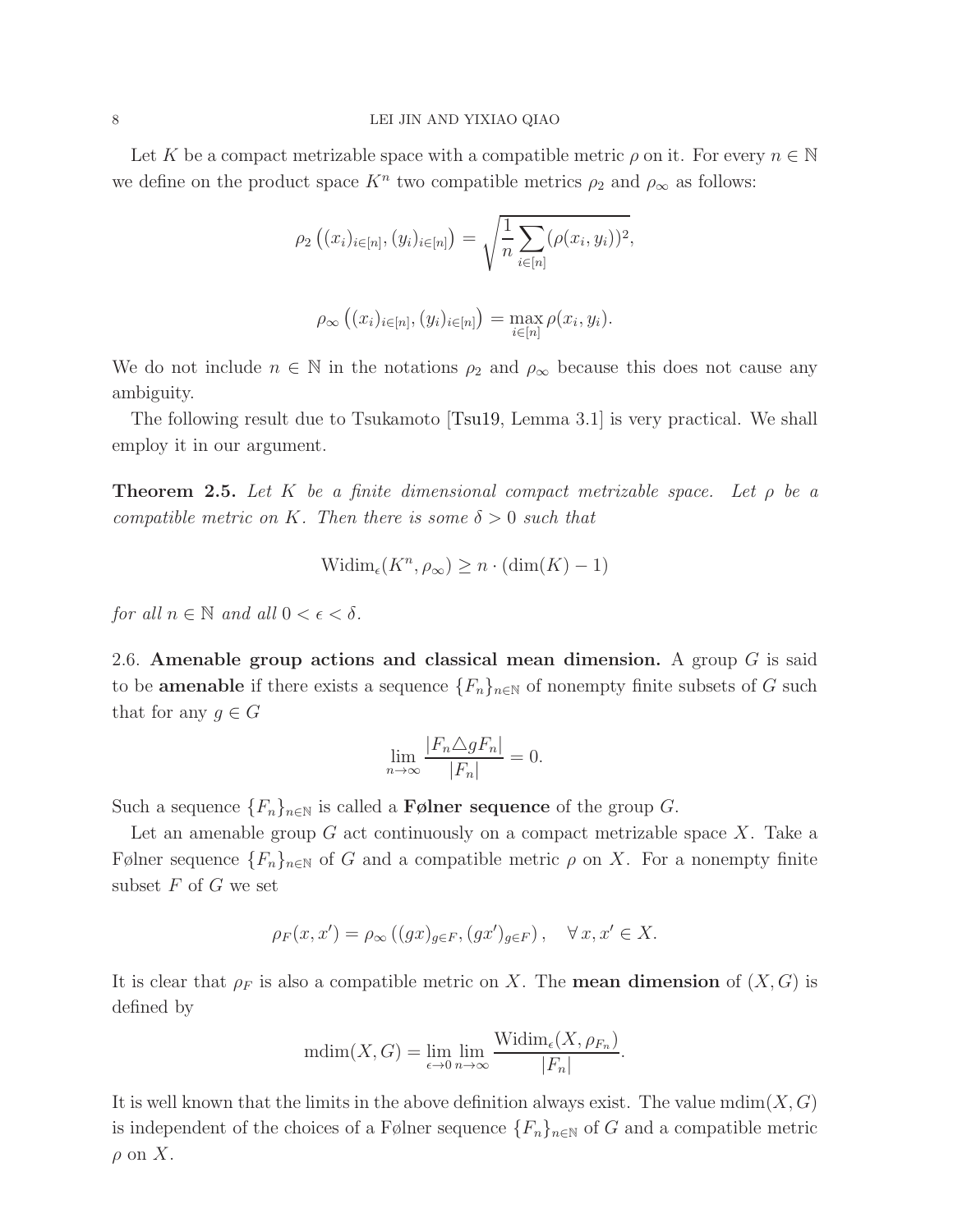2.7. Sofic mean dimension and its relation to classical mean dimension. Suppose that a sofic group  $G$  acts continuously on a compact metrizable space  $X$ . Let

$$
\Sigma = \{\sigma_i : G \to \text{Sym}(d_i)\}_{i \in \mathbb{N}}
$$

be a sofic approximation sequence for G. We equip X with a compatible metric  $\rho$ . For a finite subset F of G,  $\delta > 0$  and a map  $\sigma : G \to \text{Sym}(d)$  (where  $d \in \mathbb{N}$ ) we define

$$
\operatorname{Map}(\rho, F, \delta, \sigma) = \{ \phi : [d] \to X : \rho_2(\phi \circ \sigma(s), s\phi) \leq \delta, \forall s \in F \}.
$$

We consider the set  $\text{Map}(\rho, F, \delta, \sigma)$  as a compact subspace of the product space  $X^d$ . In our context we usually write  $\phi = (\phi_l)_{l \in [d]} \in X^d$  for  $\phi : [d] \to X$  (i.e. for  $l \in [d]$  we write  $\phi_l$  for  $\phi(l)$ ). The **sofic mean dimension** of  $(X, G)$  is defined by

$$
\text{mdim}_{\Sigma}(X, G) = \sup_{\epsilon > 0} \inf_{F \subset G} \inf_{\text{finite, } \delta > 0} \limsup_{i \to \infty} \frac{\text{Widim}_{\epsilon} (\text{Map}(\rho, F, \delta, \sigma_i), \rho_{\infty})}{d_i}.
$$

Similar to the classical mean dimension, the definition of  $\text{mdim}_{\Sigma}(X, G)$  does not depend on the compatible metrics  $\rho$  on X. Nevertheless, as we mentioned previously, it is not clear yet if there is an example of a sofic approximation sequence  $\Sigma'$  different from  $\Sigma$ , which leads to a different value  $\text{mdim}_{\Sigma'}(X, G)$ .

Li [\[Li13,](#page-20-2) Section 3] built a satisfying bridge between sofic mean dimension and classical mean dimension as follows.

Theorem 2.6. *If an infinite amenable group* G *acts continuously on a compact metrizable space* X *then*  $\text{mdim}_{\Sigma}(X, G) = \text{mdim}(X, G)$ *.* 

For product actions of sofic groups Li [\[Li13,](#page-20-2) Section 2] showed a useful inequality for sofic mean dimension:

<span id="page-8-0"></span>**Lemma 2.7.** Let a sofic group G act continuously on compact metrizable spaces  $X_n$ , *respectively, where* n *runs* over some  $R \subset \mathbb{N}$ . Let  $\Sigma$  be a sofic approximation sequence for *G*. For the product action of *G* on the product space  $\prod_{n\in R} X_n$  we have the following  $subadditivity \text{mdim}_{\Sigma}(\prod_{n\in R}X_n, G) \leq \sum_{n\in R} \text{mdim}_{\Sigma}(X_n, G).$ 

# 3. Proof of Theorem [1.1](#page-1-1)

Theorem [1.1](#page-1-1) will follow directly from Lemma [2.3,](#page-6-0) Lemma [3.1](#page-9-0) and Lemma [3.2.](#page-12-0) Let us start with settings. We let  $K$  be a finite dimensional compact metrizable space,  $G$  a sofic group and

$$
\Sigma = \{\sigma_i : G \to \text{Sym}(d_i)\}_{i \in \mathbb{N}}
$$

a sofic approximation sequence for G. What we are dealing with is the shift action  $\sigma_G$  of G on the product space  $K^G$ .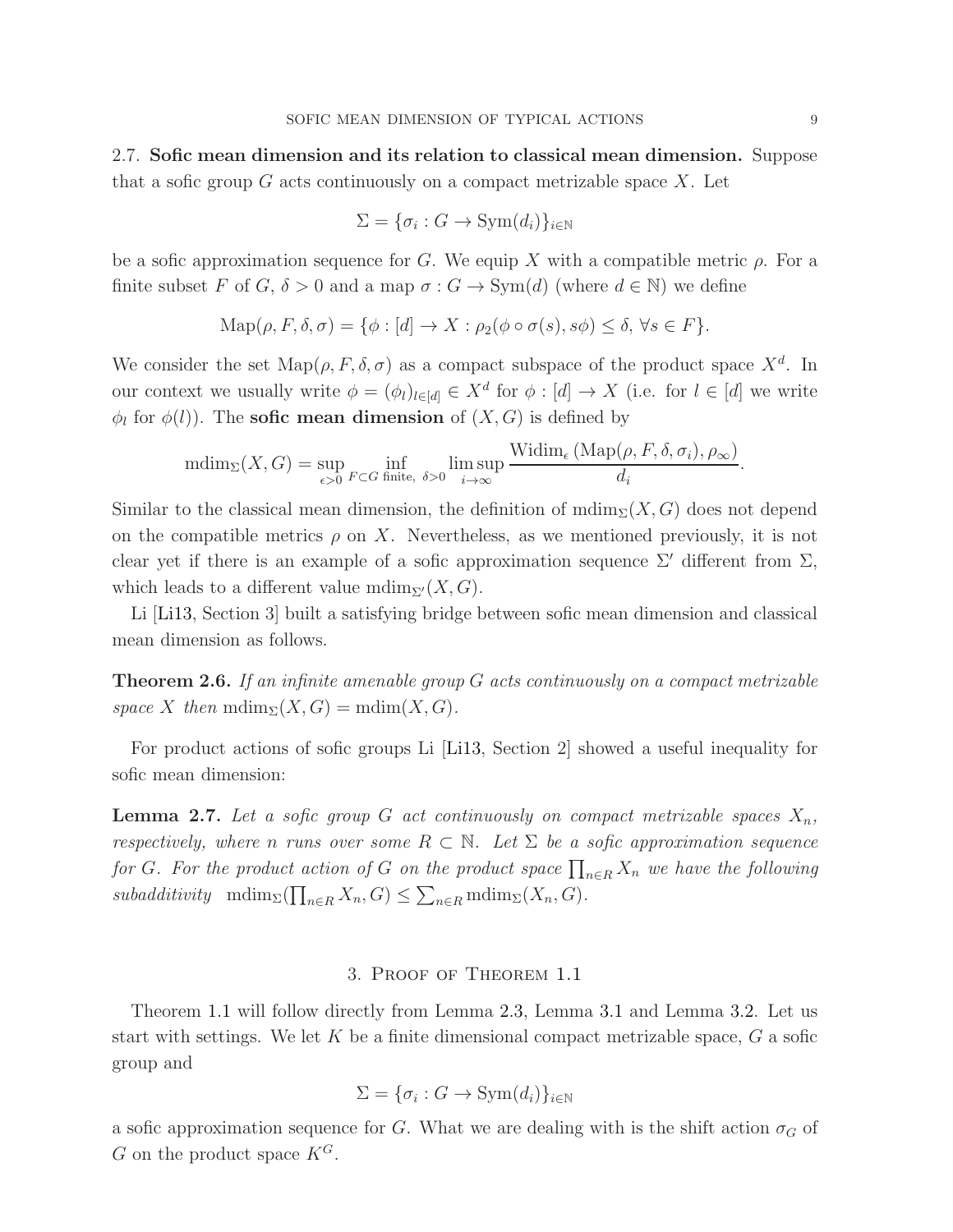We denote by  $e$  the identity element of the group  $G$ . We fix a (countable) family  $\{\alpha_q\}_{q\in G}$  of positive real numbers such that

$$
\alpha_e = 1, \qquad \sum_{g \in G} \alpha_g < 2.
$$

We fix a compatible metric D on the alphabet K and take a metric  $\rho$  on  $K^G$  compatible with the product topology as follows:

$$
\rho(x, y) = \sum_{g \in G} \alpha_g D(x_g, y_g), \quad (x = (x_g)_{g \in G}, y = (y_g)_{g \in G} \in K^G).
$$

For simplicity we write  $\text{diam}(K^G)$  for the diameter of the product space  $K^G$  with respect to the metric  $\rho$ . Without loss of generality we may assume diam( $K^G$ ) = 1.

<span id="page-9-0"></span>Lemma 3.1 (Estimate from above).

$$
\mathrm{mdim}_{\Sigma}(K^G, \sigma_G) \le \inf_{n \in \mathbb{N}} \frac{\mathrm{dim}(K^n)}{n}
$$

.

*Proof.* First of all, we note that

$$
\inf_{n \in \mathbb{N}} \frac{\dim(K^n)}{n} = \lim_{i \to \infty} \frac{\dim(K^{d_i})}{d_i},
$$

because  $\dim(\cdot \times \cdot)$  (and in particular,  $\dim(K^n)$  with respect to  $n \in \mathbb{N}$ ) is subadditive and because  $d_i \to +\infty$  as  $i \to \infty$ .

We take  $\epsilon > 0$  and  $\eta > 0$  arbitrarily and fix them temporarily. Since both of them are arbitrary, it suffices (by definition) to prove that there exist a finite (and nonempty) subset  $F_0$  of G and some  $\delta_0 > 0$  satisfying that

$$
\limsup_{i \to \infty} \frac{\text{Widim}_{\epsilon} \left( \text{Map}(\rho, F_0, \delta_0, \sigma_i), \rho_{\infty} \right)}{d_i} \le \eta + \lim_{i \to \infty} \frac{\dim(K^{d_i})}{d_i}.
$$

We choose a finite subset  $F_0$  of  $G$ , containing the identity element  $e$ , such that if  $\xi = (\xi_g)_{g \in G}$  and  $\xi' = (\xi'_g)_{g \in G}$  coming from  $K^G$  satisfy  $D(\xi_s, \xi'_s) \leq \epsilon/2$  for all  $s \in F_0$ , then they satisfy  $\rho(\xi, \xi') < \epsilon$ . We take  $\delta_0 > 0$  sufficiently small such that

$$
\delta_0 < \min\left\{\frac{\eta}{(\dim(K) + 1) \cdot |F_0|^2}, \frac{\epsilon^2}{16}\right\}.
$$

So now the main task is to estimate the term  $\text{Widim}_{\epsilon}(\text{Map}(\rho, F_0, \delta_0, \sigma_i), \rho_{\infty}),$  for all sufficiently large  $i \in \mathbb{N}$ , from above.

We fix  $i \in \mathbb{N}$  for the moment.

For every  $j \in [d_i]$  we define a mapping

$$
J_j: \mathrm{Map}(\rho, F_0, \delta_0, \sigma_i) \to [0, 1]
$$

by sending

$$
\phi = (\phi_j)_{j \in [d_i]} \in \text{Map}(\rho, F_0, \delta_0, \sigma_i) \subset (K^G)^{d_i}
$$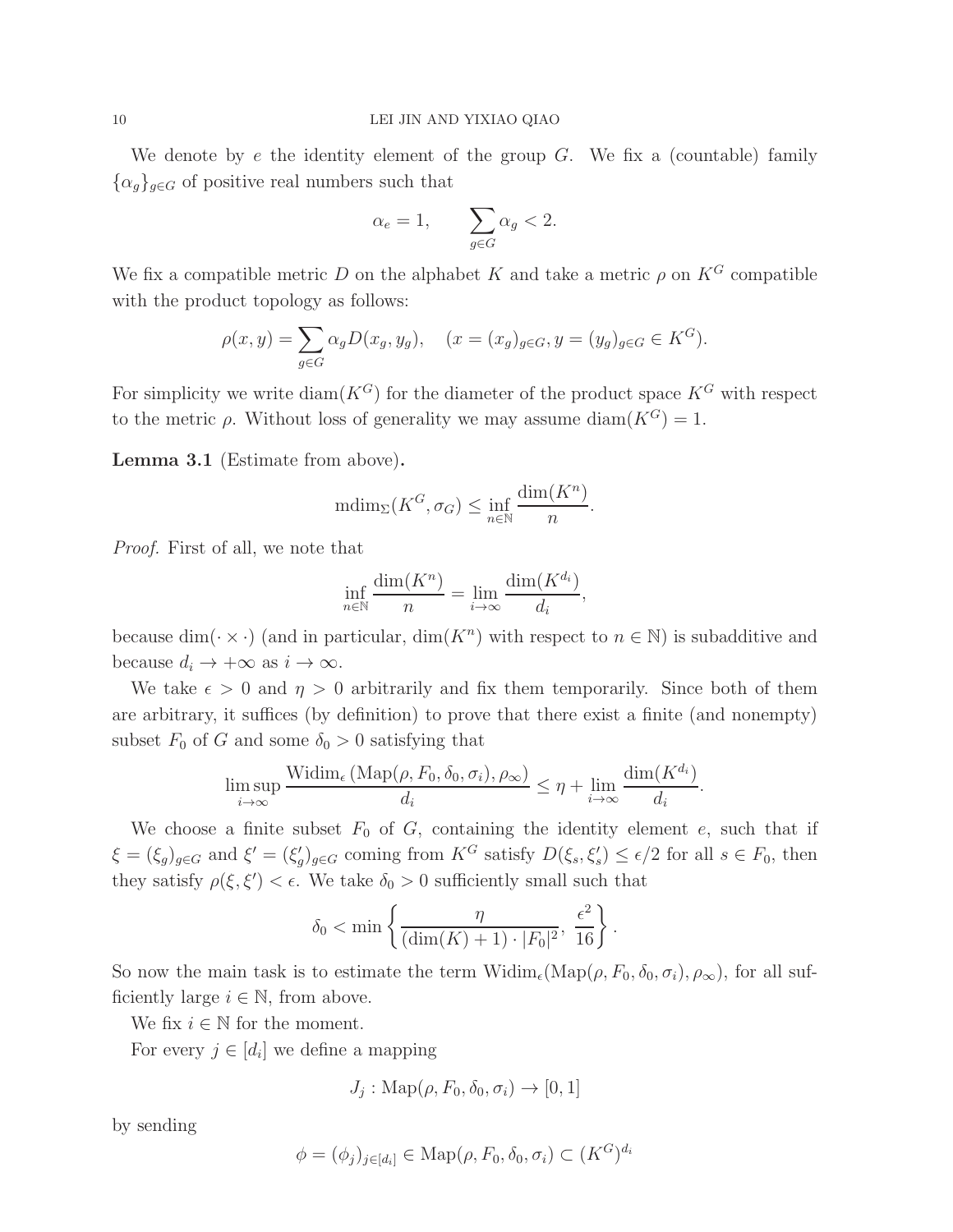to

$$
J_j(\phi) = \max \left\{ \max_{s \in F_0} \left( \rho(s\phi_j, \phi_{\sigma_i(s)(j)}) - \sqrt{\delta_0} \right), 0 \right\},\,
$$

where  $\phi_j = (\phi_j(g))_{g \in G} \in K^G$ . Clearly, each mapping  $J_j : \text{Map}(\rho, F_0, \delta_0, \sigma_i) \to [0, 1]$  is continuous.

Let  $CK = ([0,1] \times K)/\sim$  be the cone generated by K, where  $(0,x) \sim (0,x')$  for all  $x, x' \in K$ . We denote by  $\lambda x$  the equivalence class of  $(\lambda, x) \in [0, 1] \times K$ . We set  $* = 0x$ and call the symbol ∗ the vertex of the cone. We notice that the following inequality is clear:

$$
\dim(K) \le \dim(CK) \le \dim(K) + 1.
$$

We construct a mapping  $H_i$  as follows:

$$
H_i: \text{Map}(\rho, F_0, \delta_0, \sigma_i) \to K^{d_i} \times (CK)^{|F_0| \cdot d_i},
$$
  

$$
\phi = (\phi_j)_{j \in [d_i]} \mapsto ((\phi_j(e))_{j \in [d_i]}, (J_j(\phi)\phi_j|_{F_0})_{j \in [d_i]})
$$

where we write  $\phi_j|_{F_0}$  for  $(\phi_j(s))_{s\in F_0} \in K^{F_0}$ , which is the restriction of  $\phi_j \in K^G$  to  $K^{F_0}$ , and where we write  $J_j(\phi)\phi_j|_{F_0}$  for  $(J_j(\phi)\phi_j(s))_{s\in F_0} \in (CK)^{|F_0|}$ . Obviously,  $H_i$ :  $\text{Map}(\rho, F_0, \delta_0, \sigma_i) \rightarrow K^{d_i} \times (CK)^{|F_0| \cdot d_i}$  is a continuous mapping (since every mapping  $J_j: \text{Map}(\rho, F_0, \delta_0, \sigma_i) \to [0, 1] \ (j \in [d_i]) \text{ is continuous}.$ 

We now claim that  $H_i: \text{Map}(\rho, F_0, \delta_0, \sigma_i) \to K^{d_i} \times (CK)^{|F_0| \cdot d_i}$  is an  $\epsilon$ -embedding with respect to  $\rho_{\infty}$ .

To verify this claim, we take  $\varphi = (\varphi_j)_{j \in [d_i]}$  and  $\psi = (\psi_j)_{j \in [d_i]}$  in  $\text{Map}(\rho, F_0, \delta_0, \sigma_i)$  and we assume that  $H_i(\varphi) = H_i(\psi)$ . We then need to show that  $\rho_\infty(\varphi, \psi) < \epsilon$ . In fact, it follows from  $H_i(\varphi) = H_i(\psi)$  that for all  $j \in [d_i]$ 

$$
\varphi_j(e) = \psi_j(e), \qquad J_j(\varphi)\varphi_j|_{F_0} = J_j(\psi)\psi_j|_{F_0}.
$$

For each  $j \in [d_i]$  we have two cases:

- either  $J_j(\varphi)\varphi_j|_{F_0} = J_j(\psi)\psi_j|_{F_0} = *^{|F_0|}$ , i.e.  $J_j(\varphi) = J_j(\psi) = 0$ ;
- or  $J_j(\varphi)\varphi_j|_{F_0} = J_j(\psi)\psi_j|_{F_0} \in (CK \setminus \{*\})^{|F_0|}$ , i.e.  $J_j(\varphi) = J_j(\psi) > 0$ ;

where we denote by the notation  $*^{|F_0|}$  the unique element  $(*,*,...,*)$  in the set  $\{*\}^{|F_0|}$ . If some  $j \in [d_i]$  encounters the former case, then

$$
\rho(s\varphi_j, \varphi_{\sigma_i(s)(j)}) \leq \sqrt{\delta_0}, \quad \rho(s\psi_j, \psi_{\sigma_i(s)(j)}) \leq \sqrt{\delta_0}, \qquad \forall s \in F_0.
$$

Since  $s\varphi_i(e) = \varphi_i(s)$  and  $s\psi_i(e) = \psi_i(s)$ , this implies that

$$
D(\varphi_j(s), \varphi_{\sigma_i(s)(j)}(e)) \leq \sqrt{\delta_0}, \quad D(\psi_j(s), \psi_{\sigma_i(s)(j)}(e)) \leq \sqrt{\delta_0}, \qquad \forall s \in F_0.
$$

We note that

$$
\varphi_l(e) = \psi_l(e), \qquad \forall l \in [d_i].
$$

Hence we have

$$
D(\varphi_j(s), \psi_j(s)) \le 2\sqrt{\delta_0} < \epsilon/2, \quad \forall s \in F_0.
$$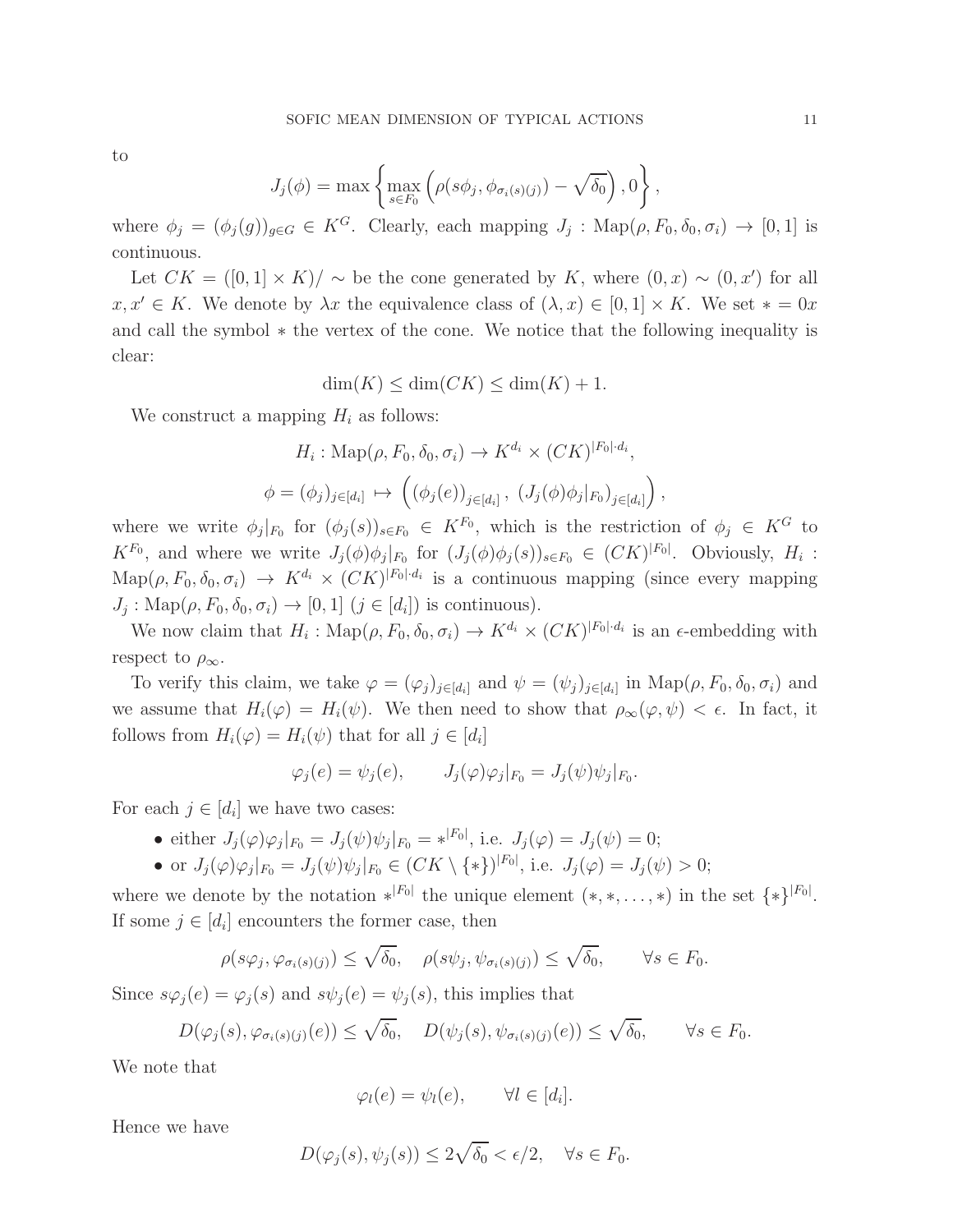Thus, we deduce from the choice of  $F_0$  that in this case

$$
\rho(\varphi_j, \psi_j) < \epsilon.
$$

If some  $j \in [d_i]$  encounters the latter case, then it follows directly from the definition of CK that

$$
\varphi_j|_{F_0}=\psi_j|_{F_0}.
$$

By the choice of  $F_0$ , this implies that in this case we also have

$$
\rho(\varphi_j, \psi_j) < \epsilon.
$$

Therefore we conclude that

$$
\rho_{\infty}(\varphi, \psi) = \max_{j \in [d_i]} \rho(\varphi_j, \psi_j) < \epsilon.
$$

This proves the claim.

By this claim we get an upper bound for  $\text{Widim}_{\epsilon}(\text{Map}(\rho, F_0, \delta_0, \sigma_i), \rho_{\infty})$ :

$$
Widim_{\epsilon}(\mathrm{Map}(\rho, F_0, \delta_0, \sigma_i), \rho_{\infty}) \leq \dim(H_i(\mathrm{Map}(\rho, F_0, \delta_0, \sigma_i))).
$$

So it remains to deal with the term  $\dim(H_i(\text{Map}(\rho, F_0, \delta_0, \sigma_i))).$ 

Here let us put a slightly more detailed explanation in relation to the construction of  $H_i$ . We take an arbitrary  $j \in [d_i]$ . Intuitively speaking, for any  $\varphi \in \text{Map}(\rho, F_0, \delta_0, \sigma_i)$  if  $J_j(\varphi) = 0$  then we say that  $\varphi_j$  is *good*, because the family  $\{\varphi_k(e) : k \in [d_i]\}$  is able to tell almost everything fairly well about  $\varphi_j \in K^G$  (i.e. it covers information sufficiently close to  $\{\varphi_j(s) : s \in F_0\}$ , while if  $J_j(\varphi) > 0$  then we say that  $\varphi_j$  is *bad*, because in this case the needed information indicated by the family  $\{\varphi_k(e) : k \in [d_i]\}$  is far from necessary for admitting an  $\epsilon$ -embedding unless we additionally record almost the whole  $\varphi_i$  (namely,  $\{\varphi_j(s) : s \in F_0\}$  itself). But when we look at any fixed  $j \in [d_i]$  it is always possible for  $\varphi_j$  to be good or bad as  $\varphi \in \text{Map}(\rho, F_0, \delta_0, \sigma_i)$  changes. So seemingly we have to record a quite large rectangle  $\{\varphi_k(s) : s \in F_0, k \in [d_i]\}\$ . However, if we simply record nearly everything then the dimension will be absolutely out of control. The point here is that for a given  $j \in [d_i]$  we *cannot* expect  $\varphi_j$  to *move in a continuous way* between good and bad regions as  $\varphi$  moves within Map( $\rho$ ,  $F_0$ ,  $\delta_0$ ,  $\sigma_i$ ). This is why we need consider the cone CK when building  $H_i$ , as to recording every  $\varphi_j$  continuously in a more flexible and productive approach.

Next we estimate  $\dim(H_i(\text{Map}(\rho, F_0, \delta_0, \sigma_i)))$  from above. For any  $\phi = (\phi_j)_{j \in [d_i]}$  coming from  $\text{Map}(\rho, F_0, \delta_0, \sigma_i)$  we set

$$
\Omega_{\phi}(\rho, F_0, \delta_0, \sigma_i) = [d_i] \setminus \{j \in [d_i] : \rho(s\phi_j, \phi_{\sigma_i(s)(j)}) \leq \sqrt{\delta_0}, \ \forall s \in F_0\}.
$$

This is a subset of  $[d_i]$ . On the one hand, since  $\phi = (\phi_j)_{j \in [d_i]} \in \text{Map}(\rho, F_0, \delta_0, \sigma_i)$ , we have

$$
\sum_{j \in [d_i]} \rho(s\phi_j, \phi_{\sigma_i(s)(j)})^2 \le \delta_0^2 \cdot d_i, \quad \forall s \in F_0
$$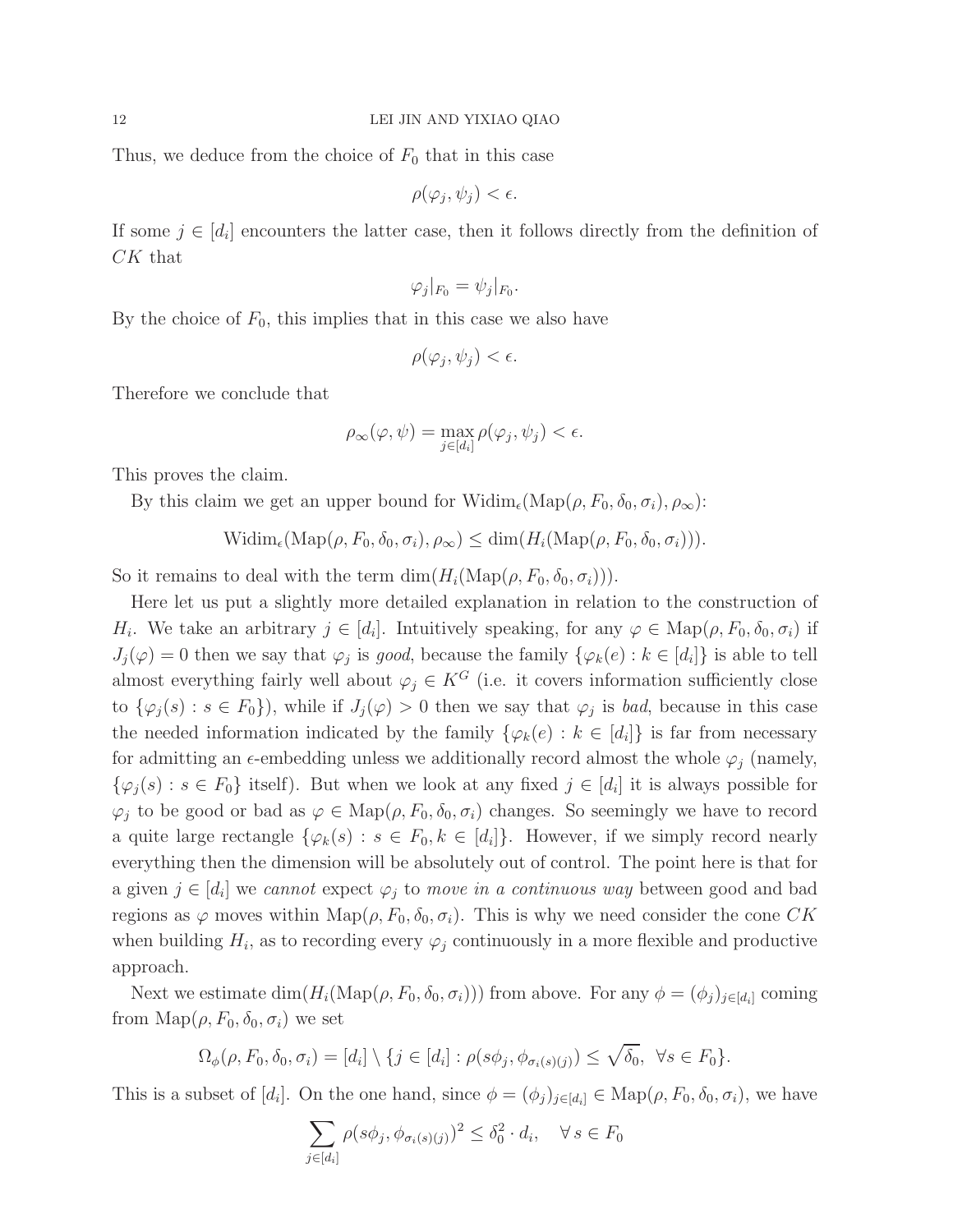and therefore

$$
\delta_0 \cdot |\Omega_{\phi}(\rho, F_0, \delta_0, \sigma_i)| \leq \sum_{j \in [d_i]} \sum_{s \in F_0} \rho(s\phi_j, \phi_{\sigma_i(s)(j)})^2 \leq |F_0| \cdot \delta_0^2 \cdot d_i.
$$

It follows that

$$
0 \leq |\Omega_{\phi}(\rho, F_0, \delta_0, \sigma_i)| \leq |F_0| \cdot \delta_0 \cdot d_i.
$$

On the other hand, we notice that for all  $j \in [d_i] \setminus \Omega_{\phi}(\rho, F_0, \delta_0, \sigma_i)$  we have  $J_j(\phi) = 0$ . This implies that for any given  $\phi \in \text{Map}(\rho, F_0, \delta_0, \sigma_i)$  there are  $(d_i - |\Omega_{\phi}(\rho, F_0, \delta_0, \sigma_i)|) \cdot |F_0|$ entries of  $H_i(\phi)$ , which will take the value ∗. More precisely, the compact metrizable space  $H_i(\text{Map}(\rho, F_0, \delta_0, \sigma_i))$  is contained in the compact metrizable space

$$
\bigcup_{l \in \mathbb{Z}, \ 0 \le l \le |F_0| \cdot \delta_0 \cdot d_i} \bigcup_{k_1, \dots, k_{d_i} \in \{0, 1\}, \ k_1 + \dots + k_{d_i} = l} K^{d_i} \times \prod_{j=1}^{d_i} (\{\ast\}^{|F_0|})^{1 - k_j} \times ((CK)^{|F_0|})^{k_j},
$$

where  $\{*\}^{|F_0|} \times ((CK)^{|F_0|})^0 = \{*\}^{|F_0|}$  and  $(\{*\}^{|F_0|})^0 \times (CK)^{|F_0|} = (CK)^{|F_0|}$ . Therefore we deduce that

$$
\dim(H_i(\mathrm{Map}(\rho, F_0, \delta_0, \sigma_i))) \leq \max_{0 \leq l \leq |F_0| \cdot \delta_0 \cdot d_i} \left( \dim(K^{d_i}) + l \cdot |F_0| \cdot \dim(CK) \right) \leq \dim(K^{d_i}) + |F_0|^2 \cdot \delta_0 \cdot d_i \cdot (\dim(K) + 1).
$$

We note that here we have used the following classically known equality and inequality: For any compact metrizable spaces A and A′

$$
\dim(A \cup A') = \max\{\dim(A), \dim(A')\}, \quad \dim(A \times A') \le \dim(A) + \dim(A').
$$

Thus, we obtain that

$$
\text{Widim}_{\epsilon}(\text{Map}(\rho, F_0, \delta_0, \sigma_i), \rho_{\infty}) \le \dim(K^{d_i}) + |F_0|^2 \cdot \delta_0 \cdot d_i \cdot (\dim(K) + 1).
$$

Since  $i \in \mathbb{N}$  is arbitrary, we conclude (from the choice of  $\delta_0$ ) that

$$
\limsup_{i \to \infty} \frac{\text{Widim}_{\epsilon} \left( \text{Map}(\rho, F_0, \delta_0, \sigma_i), \rho_{\infty} \right)}{d_i} \le \eta + \lim_{i \to \infty} \frac{\dim(K^{d_i})}{d_i}.
$$

This is as desired.  $\square$ 

<span id="page-12-0"></span>Lemma 3.2 (Estimate from below).

$$
\text{mdim}_{\Sigma}(K^G, \sigma_G) \ge \inf_{n \in \mathbb{N}} \frac{\text{dim}(K^n)}{n}.
$$

*Proof.* First of all, let us make a reduction. In order to show the statement it suffices to prove

$$
\mathrm{mdim}_{\Sigma}(K^G, \sigma_G) \ge \dim(K) - 1.
$$

In fact, such an inequality will apply to all finite dimensional compact metrizable spaces K, in particular to  $K<sup>n</sup>$ , for any  $n \in \mathbb{N}$ , which will indicate that

$$
\text{mdim}_{\Sigma}((K^n)^G, \sigma_G) \ge \text{dim}(K^n) - 1, \quad \forall n \in \mathbb{N}.
$$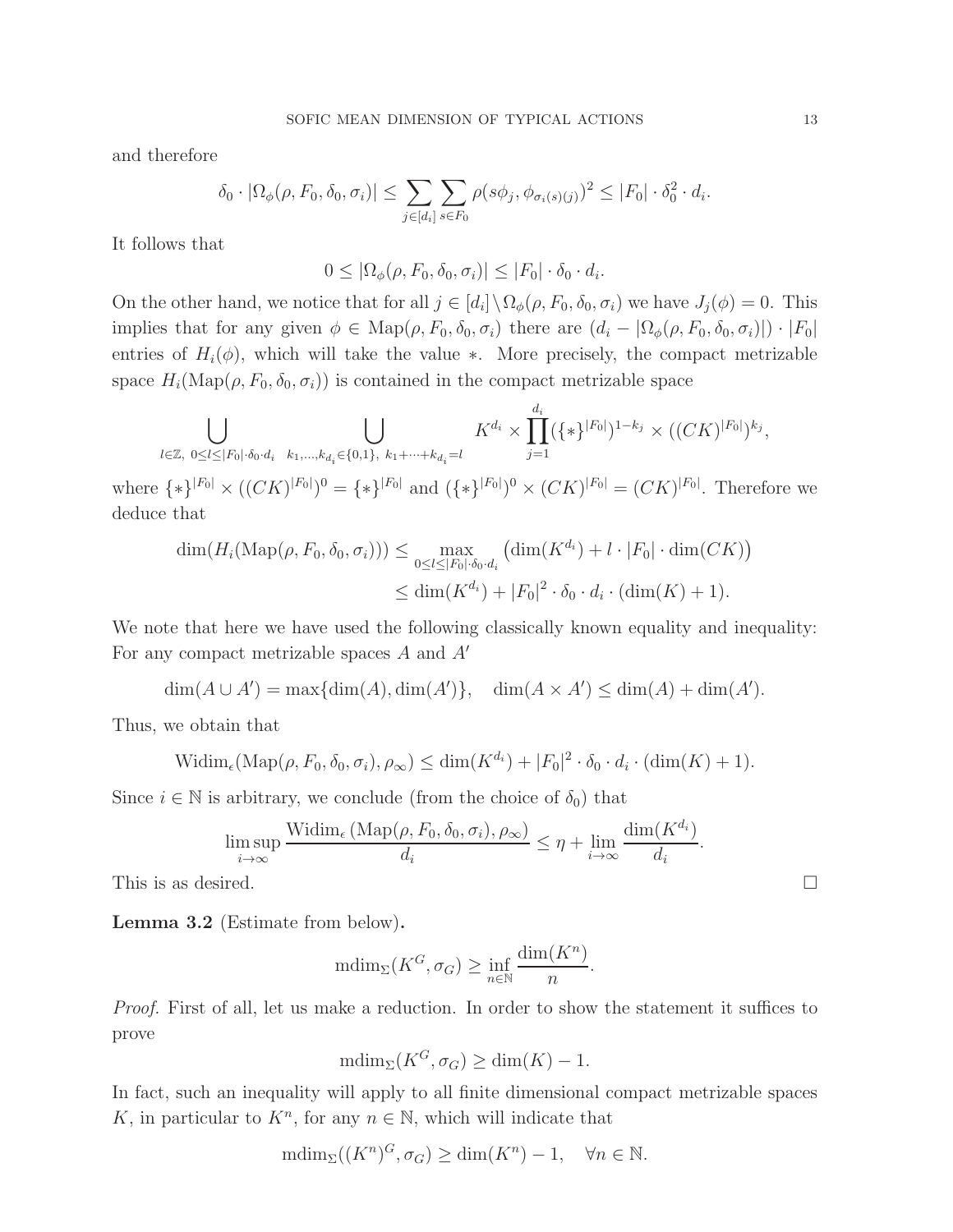Since the action  $((K^n)^G, \sigma_G)$  is (dynamically) isomorphic to the product action of  $\sigma_G$  on  $(K^G)^n$ , we will have, by Lemma [2.7,](#page-8-0) that

$$
\text{mdim}_{\Sigma}(K^G, \sigma_G) \ge \frac{\dim(K^n) - 1}{n}, \quad \forall n \in \mathbb{N}
$$

which will imply that

$$
\text{mdim}_{\Sigma}(K^G, \sigma_G) \ge \lim_{n \to \infty} \frac{\text{dim}(K^n)}{n} = \inf_{n \in \mathbb{N}} \frac{\text{dim}(K^n)}{n}.
$$

This is as required.

In the remaining part of the proof we prove

$$
\text{mdim}_{\Sigma}(K^G, \sigma_G) \ge \dim(K) - 1.
$$

By Theorem [2.5](#page-7-0) we can find some  $\epsilon > 0$  sufficiently small, which depends only on the finite dimensional compact metric space  $(K, D)$ , such that for all  $n \in \mathbb{N}$ 

$$
Widim_{\epsilon}(K^n, D_{\infty}) \geq n \cdot (\dim(K) - 1).
$$

We fix it in the proof. We take  $\delta > 0$  and a (nonempty) finite subset F of G arbitrarily, and fix them in the proof. By definition it suffices to show that

$$
\limsup_{i \to \infty} \frac{\text{Widim}_{\epsilon}(\text{Map}(\rho, F, \delta, \sigma_i), \rho_{\infty})}{d_i} \ge \dim(K) - 1.
$$

For every  $i \in \mathbb{N}$  we define a mapping  $P_i$  as follows:

$$
P_i: K^{d_i} \to (K^G)^{d_i}, \quad p = (p_j)_{j \in [d_i]} \to \phi = (\phi_j)_{j \in [d_i]},
$$

$$
\phi_j = (\phi_j(g))_{g \in G} \in K^G, \quad \forall j \in [d_i],
$$

$$
\phi_j(g) = \begin{cases} p_{\sigma_i(g)(j)}, & \text{if } g \in G \setminus \{e\} \\ p_j, & \text{if } g = e \end{cases}.
$$

Clearly, for any  $i \in \mathbb{N}$  the mapping  $P_i: K^{d_i} \to (K^G)^{d_i}$  is continuous and it is distanceincreasing with respect to the metric  $D_{\infty}$  on  $K^{d_i}$  and the metric  $\rho_{\infty}$  on  $(K^G)^{d_i}$ , i.e.

$$
D_{\infty}(p, p') \leq \rho_{\infty}(P_i(p), P_i(p')), \quad \forall p, p' \in K^{d_i}.
$$

We observe that for all sufficiently large  $i \in \mathbb{N}$  it will be true that  $P_i(K^{d_i})$  is contained in Map( $\rho, F, \delta, \sigma_i$ ). (We will verify this observation in a moment.) It follows that

$$
\limsup_{i \to \infty} \frac{\text{Width}_{\epsilon}(\text{Map}(\rho, F, \delta, \sigma_i), \rho_{\infty})}{d_i} \ge \limsup_{i \to \infty} \frac{\text{Width}_{\epsilon}(P_i(K^{d_i}), \rho_{\infty})}{d_i}
$$
\n
$$
\ge \limsup_{i \to \infty} \frac{\text{Width}_{\epsilon}(K^{d_i}, D_{\infty})}{d_i}
$$
\n
$$
\ge \limsup_{i \to \infty} \frac{d_i \cdot (\dim(K) - 1)}{d_i}
$$
\n
$$
= \dim(K) - 1.
$$

This will end the proof.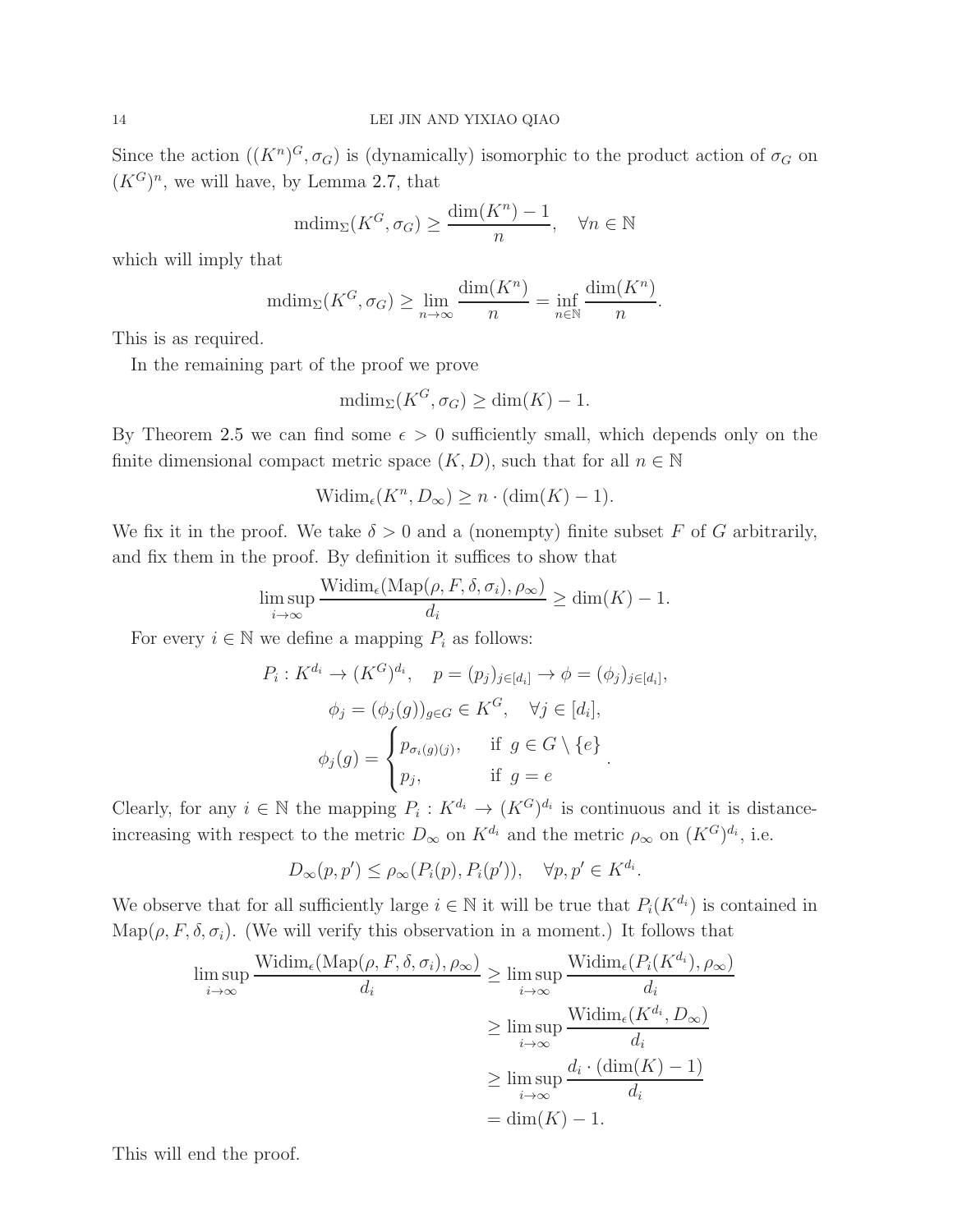Finally, it remains to verify that for all sufficiently large  $i \in \mathbb{N}$  we have that  $P_i(K^{d_i})$  is a subset of  $\text{Map}(\rho, F, \delta, \sigma_i)$ . We choose a (nonempty) finite subset E of G, containing the identity element  $e \in G$ , such that if  $\xi = (\xi_g)_{g \in G}$  and  $\xi' = (\xi'_g)_{g \in G}$  in  $K^G$  satisfy  $\xi_g = \xi'_g$ for all  $g \in E$ , then they satisfy  $\rho(\xi, \xi') < \delta/2$ . For every  $i \in \mathbb{N}$  we let

$$
Q_i = \{ j \in [d_i] : \sigma_i(s) \circ \sigma_i(t)(j) = \sigma_i(st)(j), \ \forall s \in E, \forall t \in F \cup \{e\} \}.
$$

Since both E and F are finite, there is some  $k \in \mathbb{N}$  sufficiently large such that for any integer  $i > k$ 

$$
\frac{|Q_i|}{d_i} > 1 - \frac{3\delta^2}{8}.
$$

Now we show that

$$
P_i(K^{d_i}) \subset \text{Map}(\rho, F, \delta, \sigma_i), \quad \forall i > k.
$$

We fix an integer  $i > k$  and take an arbitrary  $p = (p_j)_{j \in [d_i]} \in K^{d_i}$ . Let  $\phi = P_i(p)$  and write  $\phi = ((\phi_j(g))_{g \in G})_{j \in [d_i]} \in (K^G)^{d_i}$ . We note that for any  $j \in Q_i$  we have  $\sigma_i(e)(j) = j$ , and therefore it is clear that

$$
\phi_j(g) = p_{\sigma_i(g)(j)}, \qquad \forall g \in G, \ \forall j \in Q_i.
$$

It follows that for any  $j \in Q_i \cap (\sigma_i(t))^{-1}(Q_i)$  and any  $t \in F \cup \{e\}$ 

$$
t\phi_j(s) = \phi_j(st) = p_{\sigma_i(st)(j)} = p_{\sigma_i(s)\circ\sigma_i(t)(j)} = \phi_{\sigma_i(t)(j)}(s), \quad \forall s \in E.
$$

By the choice of  $E$  we have

$$
\rho(t\phi_j, \phi_{\sigma_i(t)(j)}) < \delta/2, \qquad \forall t \in F, \ \forall j \in Q_i \cap (\sigma_i(t))^{-1}(Q_i).
$$

Thus, we conclude that for all  $t \in F$ 

$$
\rho_2(\phi \circ \sigma_i(t), t\phi) = \sqrt{\frac{1}{d_i} \cdot \sum_{j \in [d_i]} \left( \rho(\phi_{\sigma_i(t)(j)}, t\phi_j) \right)^2}
$$
  
\n
$$
\leq \sqrt{\frac{\delta^2}{4} + \frac{|[d_i] \setminus (Q_i \cap (\sigma_i(t))^{-1}(Q_i))|}{d_i}}
$$
  
\n
$$
\leq \sqrt{\frac{\delta^2}{4} + 2 \cdot \left(1 - \frac{|Q_i|}{d_i}\right)}
$$
  
\n
$$
\leq \delta.
$$

This implies that  $\phi \in \text{Map}(\rho, F, \delta, \sigma_i)$ . The statement follows.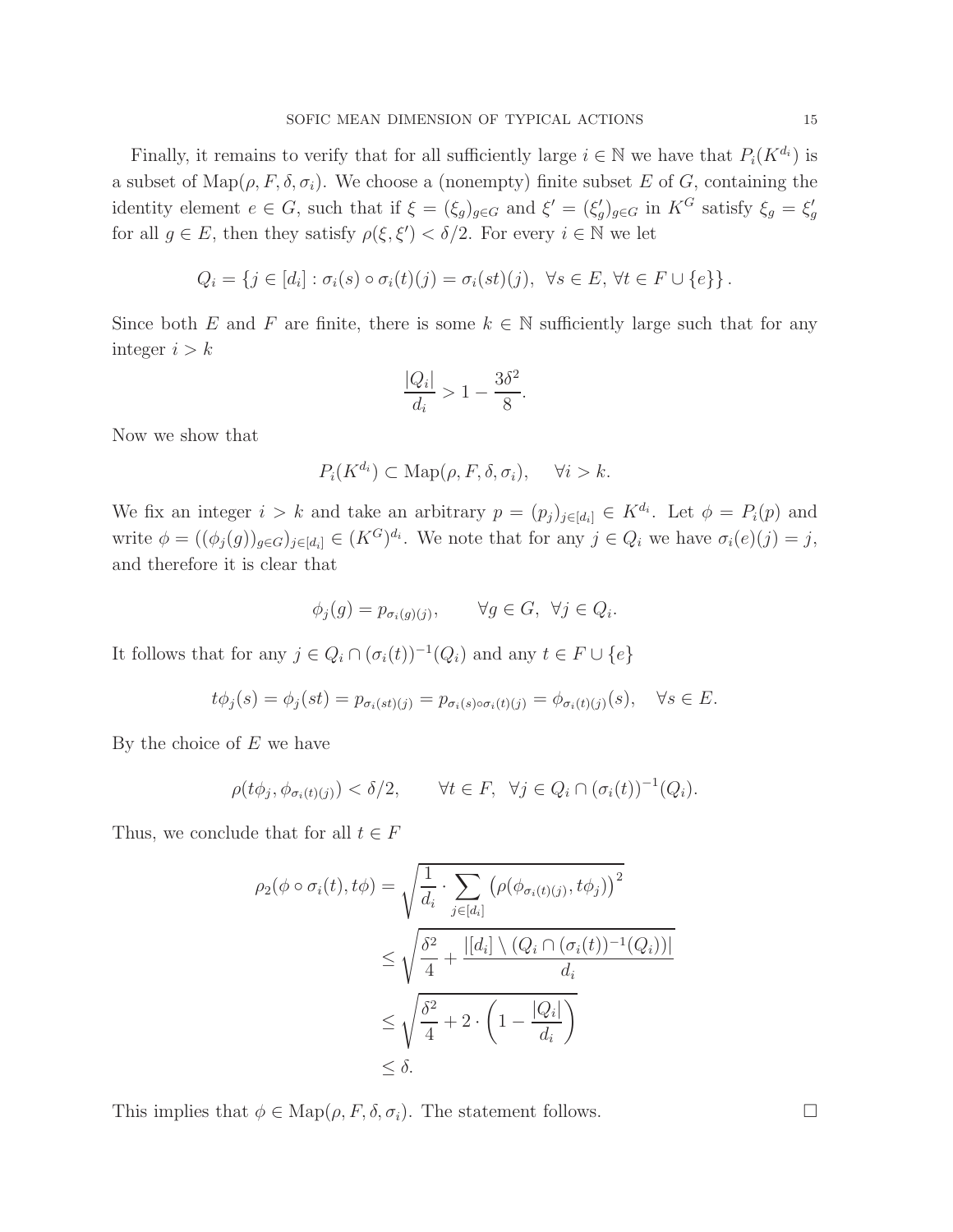### 16 LEI JIN AND YIXIAO QIAO

## 4. Proof of Theorem [1.5](#page-3-0)

The proof of Theorem [1.5](#page-3-0) will be fulfilled by Lemma [2.3,](#page-6-0) Lemma [4.1](#page-15-0) and Lemma [4.2.](#page-17-0) To begin with, we put some settings. Let  $G$  be a finite group. Suppose that  $G$  acts continuously on a finite dimensional compact metrizable space  $X$ . We fix a compatible metric  $\rho$  on X and a sofic approximation sequence  $\Sigma = {\sigma_i : G \to \text{Sym}(d_i)}_{i \in \mathbb{N}}$  for G. Without loss of generality, we assume diam $(X) = 1$ .

<span id="page-15-0"></span>Lemma 4.1 (Estimate from above).

$$
\mathrm{mdim}_{\Sigma}(X,G) \le \frac{1}{|G|} \cdot \inf_{n \in \mathbb{N}} \frac{\mathrm{dim}(X^n)}{n}.
$$

*Proof.* This was initially shown in [\[Li13\]](#page-20-2). We reproduce it here, with a slightly simplified proof (in terms of Widim), for completeness. The difference between Li's proof and our proof is that we shall consider  $\epsilon$ -embeddings into a cone.

We fix  $\epsilon > 0$  and  $\theta > 0$  arbitrarily. It suffices to show that there is some  $\delta_0 > 0$  such that

$$
\limsup_{i \to \infty} \frac{\text{Widim}_{\epsilon}(\text{Map}(\rho, G, \delta_0, \sigma_i), \rho_{\infty})}{d_i} \le \frac{1}{|G|} \cdot \inf_{n \in \mathbb{N}} \frac{\dim(X^n)}{n} + \theta.
$$

For every  $i \in \mathbb{N}$  we let  $Q_i \subset [d_i]$  be the intersection of the following two sets:

$$
\{j \in [d_i] : \sigma_i(g)(j) \neq \sigma_i(h)(j), \ \forall g \neq h \in G\},\
$$

$$
\{j \in [d_i] : \sigma_i(g)(\sigma_i(h)(j)) = \sigma_i(gh)(j), \ \forall g, h \in G\}.
$$

For any  $j \in [d_i]$  and  $A \subset [d_i]$  we set

$$
\sigma_i(G)(j) = \{\sigma_i(g)(j) : g \in G\} \subset [d_i], \quad \sigma_i(G)(A) = \{\sigma_i(g)(a) : g \in G, a \in A\} \subset [d_i].
$$

We note that by the definition of  $Q_i$  we have

$$
|\sigma_i(G)(j)| = |G|, \qquad \sigma_i(G)(\sigma_i(G)(j)) = \sigma_i(G)(j), \qquad \forall j \in Q_i.
$$

It follows that  $\sigma_i(G)(j) = \sigma_i(G)(l)$ , for all  $l \in \sigma_i(G)(j)$ . We put a  $j \in Q_i$  into a set  $C_i$  and remove all the elements of  $\sigma_i(G)(j)$  from  $Q_i$ . By dealing with the resulting sets finitely many times (with the same method) we can find<sup>[3](#page-15-1)</sup> some  $C_i \subset Q_i$  of the maximum cardinality satisfying that the mapping

$$
G \times C_i \to [d_i], \quad (g, j) \mapsto \sigma_i(g)(j)
$$

is injective. We take  $\tau > 0$  with  $\tau \cdot \dim(X) < \theta/2$ . Since G is finite, there exists some  $i_0 \in \mathbb{N}$  such that

$$
|\sigma_i(G)(C_i)| > (1 - \tau) \cdot d_i, \quad \forall i \ge i_0.
$$

<span id="page-15-1"></span><sup>&</sup>lt;sup>3</sup>We notice that the situation here is very simple because  $G$  is a finite group. In a much more complicated case, i.e. where the acting group is amenable but not necessarily finite, it is also possible to have such a one-to-one correspondence. But we do not need this in our proof. For the general statement we refer to [\[Li13,](#page-20-2) Section 3].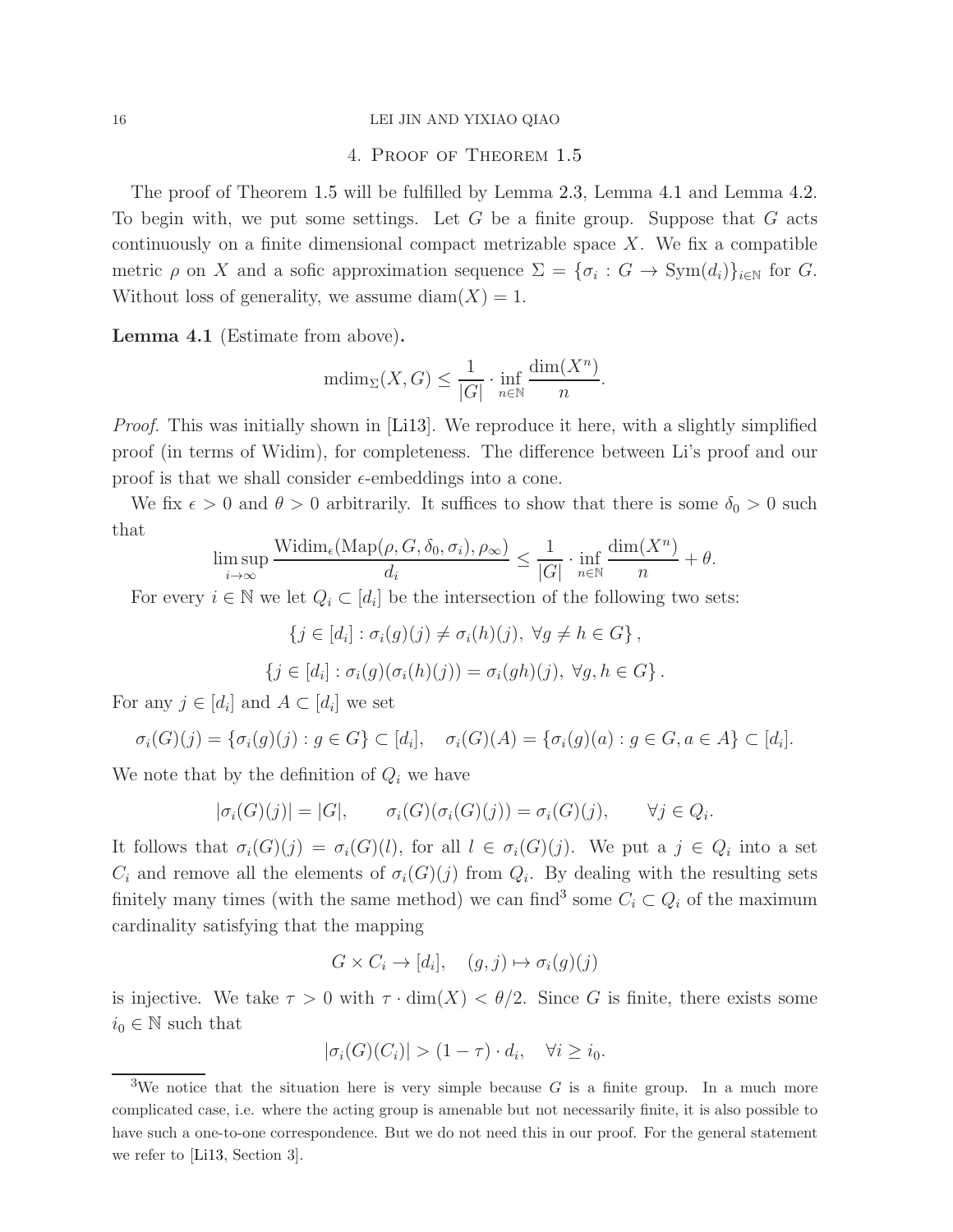We take  $\delta_0 > 0$  satisfying that  $\delta_0 \cdot |G| \cdot (\dim(X) + 1) < \theta/2$  and that if two points  $x, x' \in X$ satisfy  $\rho(x, x') \leq 2\sqrt{\delta_0}$  then they satisfy  $\max_{g \in G} \rho(gx, gx') < \epsilon$ .

We fix  $i \in \mathbb{N}$  for the moment. For each  $j \in [d_i]$  we define a *continuous* mapping  $J_j: \text{Map}(\rho, G, \delta_0, \sigma_i) \to [0, 1]$  by sending  $\phi = (\phi_j)_{j \in [d_i]} \in \text{Map}(\rho, G, \delta_0, \sigma_i)$  to

$$
J_j(\phi) = \max \left\{ \max_{g \in G} \left( \rho(g\phi_j, \phi_{\sigma_i(g)(j)}) - \sqrt{\delta_0} \right), 0 \right\}.
$$

Now we define a *continuous* mapping

$$
H_i: \text{Map}(\rho, G, \delta_0, \sigma_i) \to X^{C_i} \times (CX)^{d_i} \times X^{[d_i] \setminus \sigma_i(G)(C_i)},
$$
  

$$
\phi = (\phi_j)_{j \in [d_i]} \mapsto ((\phi_j)_{j \in C_i}, (J_j(\phi)\phi_j)_{j \in [d_i]}, (\phi_j)_{j \in [d_i] \setminus \sigma_i(G)(C_i)})
$$

We recall here that  $CX = (0,1] \times X)/\sim$  denotes the cone generated by X, where  $(0, x) \sim (0, x')$  for any  $x, x' \in X$ , and that  $\lambda x$  is the equivalence class of  $(\lambda, x) \in [0, 1] \times X$ (in particular, the symbol  $* = 0x$  is to denote the vertex of  $CX$ ).

We claim that  $H_i$  is an  $\epsilon$ -embedding with respect to  $\rho_{\infty}$ . To verify this, we suppose that  $H_i(\varphi) = H_i(\psi)$  for  $\varphi, \psi \in \text{Map}(\rho, G, \delta_0, \sigma_i)$ . We need to show  $\rho(\varphi_j, \psi_j) < \epsilon$  for all  $j \in [d_i]$ . If  $j \in [d_i]$  satisfies  $j \in [d_i] \setminus \sigma_i(G)(C_i)$  or  $J_j(\varphi) = J_j(\psi) > 0$ , then it is clear that  $\varphi_j = \psi_j$ . So we assume  $j \in \sigma_i(G)(C_i)$  and  $J_j(\varphi) = J_j(\psi) = 0$ . We write  $j = \sigma_i(s)(c)$  for some  $s \in G$  and  $c \in C_i \subset Q_i$ . Since  $\rho(s^{-1}\varphi_j, \varphi_{\sigma_i(s^{-1})(j)}) \leq \sqrt{\delta_0}, \rho(s^{-1}\psi_j, \psi_{\sigma_i(s^{-1})(j)}) \leq \sqrt{\delta_0}$ and since  $\varphi_{\sigma_i(s^{-1})(j)} = \varphi_c = \psi_c = \psi_{\sigma_i(s^{-1})(j)}$ , we have  $\rho(s^{-1}\varphi_j, s^{-1}\psi_j) \leq 2\sqrt{\delta_0}$ . Thus,  $\rho(\varphi_j, \psi_j) < \epsilon$ . This proves the claim.

It follows from this claim that  $\text{Widim}_{\epsilon}(\text{Map}(\rho, G, \delta_0, \sigma_i), \rho_{\infty})$  is bounded from above by  $\dim(H_i(\text{Map}(\rho, G, \delta_0, \sigma_i)))$ . To estimate the latter term, we consider, for any  $\phi \in$  $\text{Map}(\rho, G, \delta_0, \sigma_i)$ , the set  $P_i(\phi) = \{j \in [d_i] : J_j(\phi) > 0\}$ . Since  $\phi \in \text{Map}(\rho, G, \delta_0, \sigma_i)$ , we have  $\delta_0 \cdot |P_i(\phi)| \leq \sum_{g \in G, j \in [d_i]} \rho(g\phi_j, \phi_{\sigma_i(g)(j)})^2 \leq |G| \cdot \delta_0^2 \cdot d_i$  and hence we deduce that  $|P_i(\phi)| \leq |G| \cdot \delta_0 \cdot d_i$ . This implies that any element in  $H_i(\text{Map}(\rho, G, \delta_0, \sigma_i))$  has entries at most  $(|C_i| + |G| \cdot \delta_0 \cdot d_i + |[d_i] \setminus \sigma_i(G)(C_i)|)$ , which do not take the value  $*$ . Thus,  $\dim(H_i(\text{Map}(\rho, G, \delta_0, \sigma_i)))$  is bounded from above by

$$
\dim(X^{|C_i|}) + \dim(CX) \cdot |G| \cdot \delta_0 \cdot d_i + \dim(X) \cdot |[d_i] \setminus \sigma_i(G)(C_i)|
$$

which, for all  $i \geq i_0$ , does not exceed

$$
\dim(X^{|C_i|}) + (\dim(X) + 1) \cdot |G| \cdot \delta_0 \cdot d_i + \dim(X) \cdot \tau \cdot d_i \le \dim(X^{|C_i|}) + \theta \cdot d_i.
$$

Finally, we note that  $|C_i| \to +\infty$  (because  $d_i \to +\infty$ ) as  $i \to \infty$  and that  $|G| \cdot |C_i| \leq d_i$ (for all  $i \in \mathbb{N}$ ). Thus, we conclude with

$$
\limsup_{i \to \infty} \frac{\dim(X^{|C_i|})}{d_i} \le \frac{1}{|G|} \cdot \lim_{i \to \infty} \frac{\dim(X^{|C_i|})}{|C_i|} = \frac{1}{|G|} \cdot \inf_{n \in \mathbb{N}} \frac{\dim(X^n)}{n}.
$$

.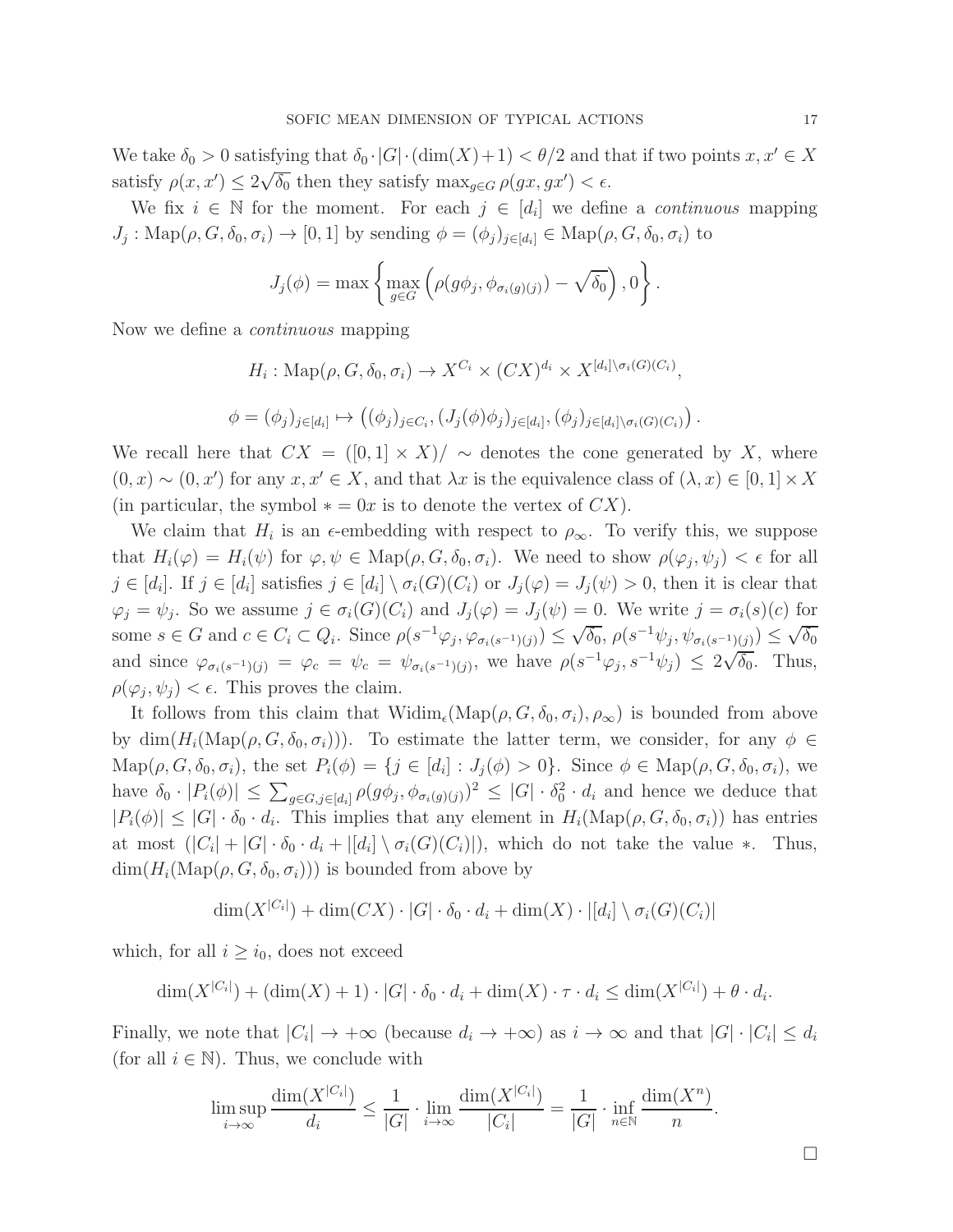<span id="page-17-0"></span>Lemma 4.2 (Estimate from below).

$$
{\rm mdim}_\Sigma(X,G)\geq \frac{1}{|G|}\cdot \inf_{n\in\mathbb{N}}\frac{{\rm dim}(X^n)}{n}.
$$

*Proof.* First of all, we note that Lemma [2.7](#page-8-0) allows us to reduce the statement to the following issue:

$$
\mathrm{mdim}_{\Sigma}(X^{|G|}, G) \ge \inf_{n \in \mathbb{N}} \frac{\mathrm{dim}(X^n)}{n}.
$$

We fix a compatible metric  $D = \rho_{\infty}$  on the product space  $X^{[G]}$ . We would like to remind the reader to keep in mind that the remaining part of this proof is concerned only with the product action  $(X^{|G|}, G)$ .

To show the reduced statement it suffices to prove

$$
\text{mdim}_{\Sigma}(X^{|G|}, G) \ge \dim(X) - 1.
$$

Indeed, because this inequality will apply to all those actions  $(X^{|G|}, G)$ , in particular, to  $((X^n)^{|G|}, G)$  which is (dynamically) isomorphic to the product action  $((X^{|G|})^n, G)$ , for any  $n \in \mathbb{N}$ , we shall deduce from Lemma [2.7](#page-8-0) that

$$
\mathrm{mdim}_{\Sigma}(X^{|G|}, G) \ge \frac{\mathrm{mdim}_{\Sigma}((X^{|G|})^n, G)}{n} = \frac{\mathrm{mdim}_{\Sigma}((X^n)^{|G|}, G)}{n} \ge \frac{\dim(X^n) - 1}{n}.
$$

Since  $n \in \mathbb{N}$  is arbitrary, this will imply that

$$
\mathrm{mdim}_{\Sigma}(X^{|G|}, G) \ge \lim_{n \to \infty} \frac{\mathrm{dim}(X^n) - 1}{n} = \inf_{n \in \mathbb{N}} \frac{\mathrm{dim}(X^n)}{n}.
$$

This is as desired.

Next we prove

$$
\text{mdim}_{\Sigma}(X^{|G|}, G) \ge \dim(X) - 1.
$$

By Theorem [2.5](#page-7-0) there exists some  $\epsilon > 0$  (sufficiently small) which depends only on the finite dimensional compact metric space  $(X, \rho)$ , such that

$$
Widim_{\epsilon}(X^n, \rho_{\infty}) \ge n \cdot (\dim(X) - 1), \qquad \forall n \in \mathbb{N}.
$$

We take  $\delta > 0$  arbitrarily. We fix  $\epsilon$  and  $\delta$  in the proof. By definition we need to show that

$$
\limsup_{i \to \infty} \frac{\text{Widim}_{\epsilon}(\text{Map}(D, G, \delta, \sigma_i), D_{\infty})}{d_i} \ge \dim(X) - 1.
$$

For every  $i \in \mathbb{N}$  we let  $Q_i \subset [d_i]$  be the intersection of the following two sets:

$$
\{j \in [d_i] : \sigma_i(g)(j) \neq \sigma_i(h)(j), \ \forall g \neq h \in G\},\
$$

$$
\{j \in [d_i] : \sigma_i(g)(\sigma_i(h)(j)) = \sigma_i(gh)(j), \ \forall g, h \in G\}.
$$

For any  $j \in [d_i]$  and  $A \subset [d_i]$  we set

$$
\sigma_i(G)(j) = \{\sigma_i(g)(j) : g \in G\} \subset [d_i], \quad \sigma_i(G)(A) = \{\sigma_i(g)(a) : g \in G, a \in A\} \subset [d_i].
$$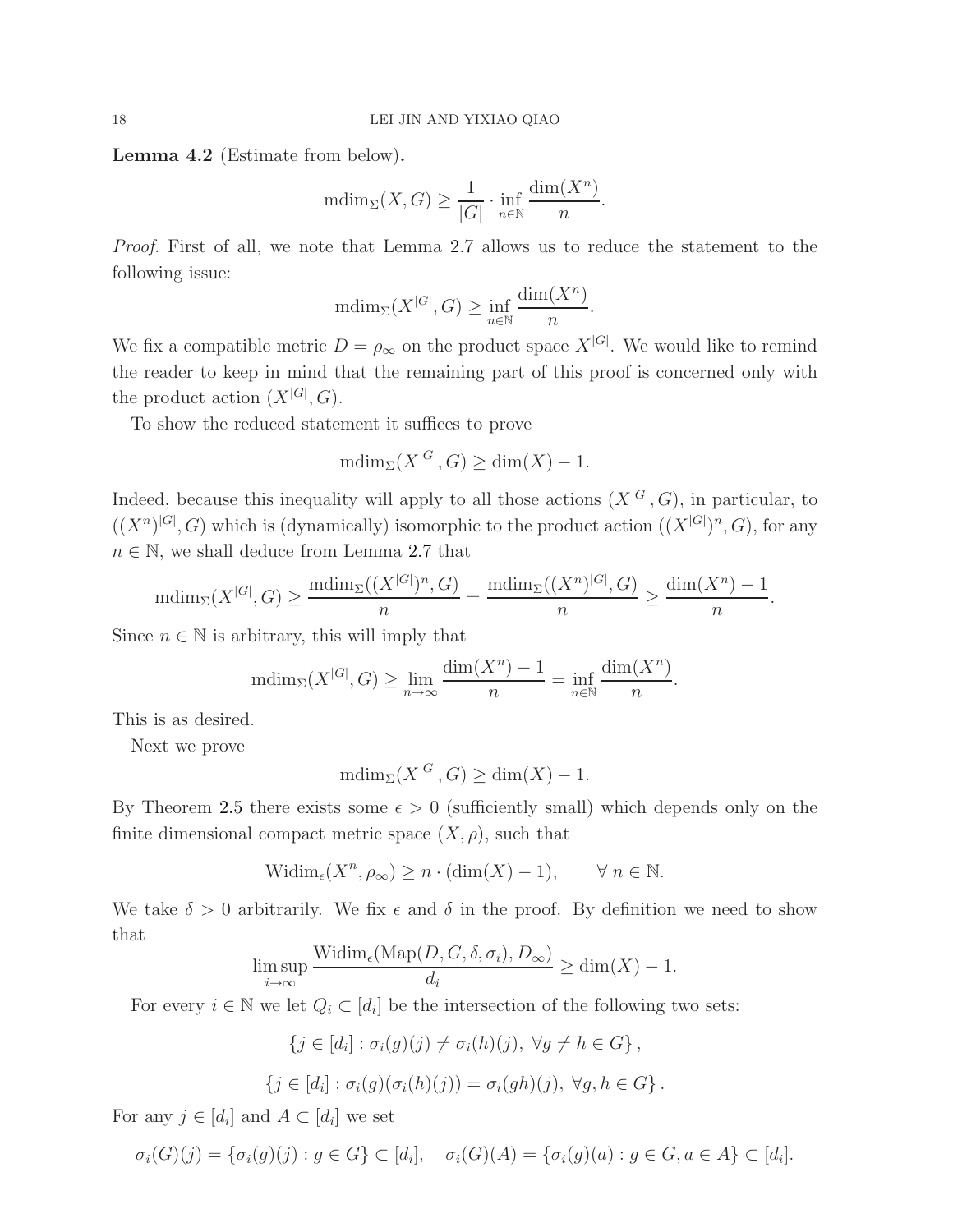We note that by the definition of  $Q_i$  we have

$$
|\sigma_i(G)(j)| = |G|, \qquad \sigma_i(G)(\sigma_i(G)(j)) = \sigma_i(G)(j), \qquad \forall j \in Q_i.
$$

It follows that  $\sigma_i(G)(j) = \sigma_i(G)(l)$ , for all  $l \in \sigma_i(G)(j)$ . As what we have explained in the proof of Lemma [4.1,](#page-15-0) we can find some  $C_i \subset Q_i$  satisfying that the mapping

$$
G \times C_i \to [d_i], \quad (g, j) \mapsto \sigma_i(g)(j)
$$

is injective. Since G is finite, there is some  $i_0 \in \mathbb{N}$  (sufficiently large) such that

$$
|\sigma_i(G)(C_i)| > (1 - \delta^2) \cdot d_i, \qquad \forall \ i \geq i_0.
$$

For every  $i \in \mathbb{N}$  we define a mapping  $P_i$  as follows:

$$
P_i: X^{d_i} \to (X^{|G|})^{d_i}, \quad p = (p_j)_{j \in [d_i]} \to \phi = (\phi_j)_{j \in [d_i]} = ((\phi_j(g))_{g \in G})_{j \in [d_i]},
$$

$$
\phi_j(g) = \begin{cases} hg^{-1}p_{\sigma_i(g)(k)}, & \text{if } j = \sigma_i(h)(k), \ h \in G, \ k \in C_i \\ p_j, & \text{if } j \in [d_i] \setminus \sigma_i(G)(C_i) \end{cases}.
$$

The mapping  $P_i: X^{d_i} \to (X^{|G|})^{d_i}$  is well defined because the mapping

$$
G \times C_i \to [d_i], \quad (g, j) \mapsto \sigma_i(g)(j)
$$

is injective. Clearly,  $P_i: X^{d_i} \to (X^{|G|})^{d_i}$  is continuous. Since for any  $j \in [d_i]$  there is some  $g \in G$  such that  $\phi_j(g) = p_j$ , it is distance-increasing with respect to the metric  $\rho_\infty$ on  $X^{d_i}$  and the metric  $D_{\infty}$  on  $(X^{|G|})^{d_i}$ , i.e.

$$
\rho_{\infty}(p, p') \le D_{\infty}(P_i(p), P_i(p')), \quad \forall p, p' \in X^{d_i}.
$$

We claim that for all sufficiently large  $i \in \mathbb{N}$  it will be true that  $P_i(X^{d_i})$  is contained in Map( $D, G, \delta, \sigma_i$ ). We will verify the claim in a moment. By this claim and by the choice of  $\epsilon > 0$  we will obtain that

$$
\limsup_{i \to \infty} \frac{\text{Widim}_{\epsilon}(\text{Map}(D, G, \delta, \sigma_i), D_{\infty})}{d_i} \ge \limsup_{i \to \infty} \frac{\text{Widim}_{\epsilon}(P_i(X^{d_i}), D_{\infty})}{d_i}
$$
\n
$$
\ge \limsup_{i \to \infty} \frac{\text{Widim}_{\epsilon}(X^{d_i}, \rho_{\infty})}{d_i}
$$
\n
$$
\ge \limsup_{i \to \infty} \frac{d_i \cdot (\dim(X) - 1)}{d_i}
$$
\n
$$
= \dim(X) - 1.
$$

This will end the proof.

Now we prove that  $P_i(X^{d_i})$  is contained in  $\text{Map}(D, G, \delta, \sigma_i)$  for all integers  $i \geq i_0$ . We fix an integer  $i \ge i_0$ . We take an arbitrary  $p = (p_j)_{j \in [d_i]} \in X^{d_i}$ . Let  $\phi = P_i(p)$  and write  $\phi = (\phi_j)_{j \in [d_i]} = ((\phi_j(g))_{g \in G})_{j \in [d_i]} \in (X^{|G|})^{d_i}$ . We note that  $C_i \subset Q_i$ . By the construction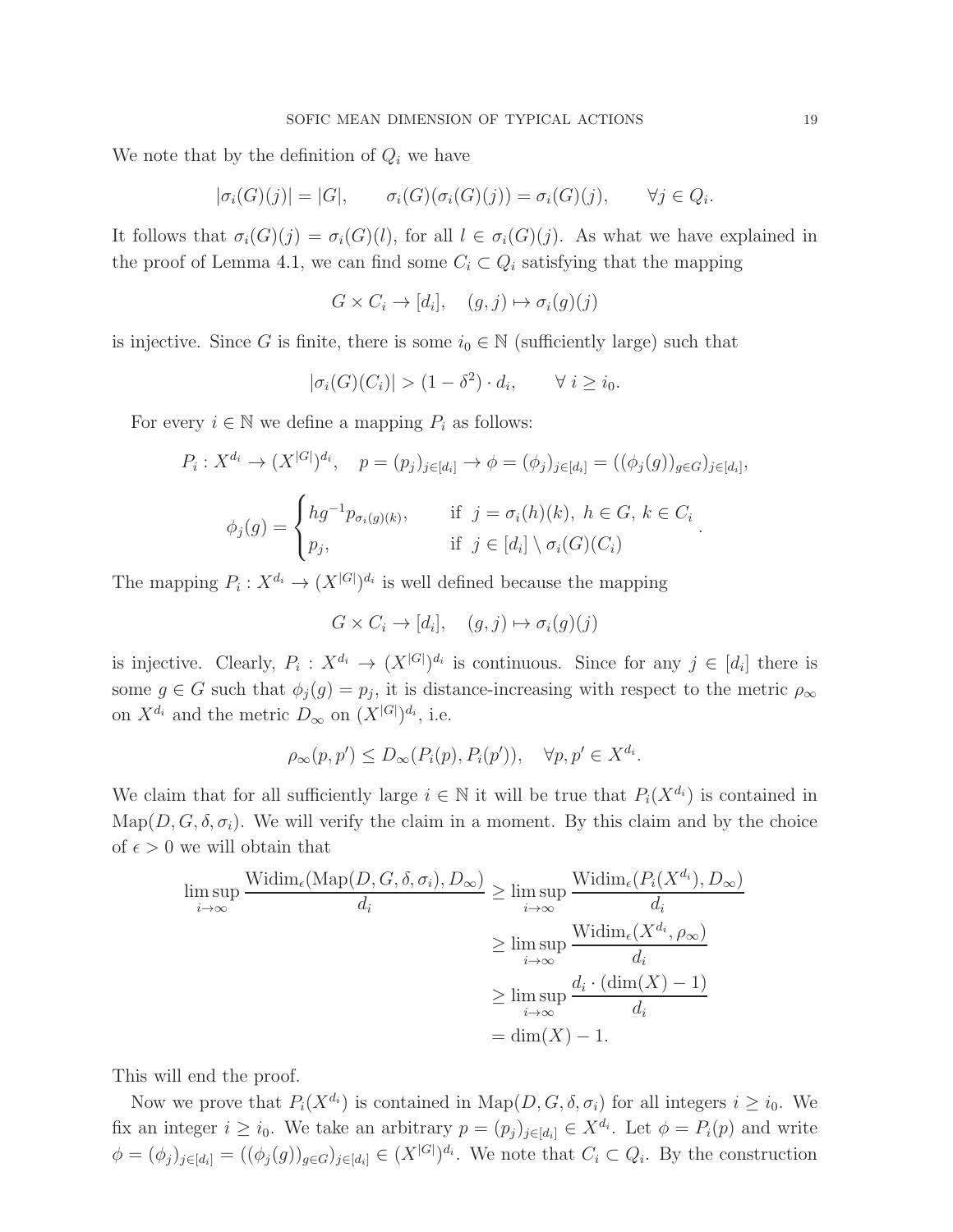of the mapping  $P_i: X^{d_i} \to (X^{|G|})^{d_i}$  we have obviously that if  $j = \sigma_i(h)(c)$  for some  $h \in G$ and  $c \in C_i$  then for any  $s \in G$  and any  $g \in G$ 

$$
s\phi_j(g) = shg^{-1}p_{\sigma_i(g)(c)} = \phi_{\sigma_i(sh)(c)}(g) = \phi_{\sigma_i(s)(\sigma_i(h)(c))}(g) = \phi_{\sigma_i(s)(j)}(g).
$$

Thus, for any  $j \in \sigma_i(G)(C_i)$ 

$$
s\phi_j = \phi_{\sigma_i(s)(j)}, \qquad \forall s \in G.
$$

It follows that for all  $s \in G$ 

$$
D_2(s\phi, \phi \circ \sigma_i(s)) = \sqrt{\frac{1}{d_i} \cdot \sum_{j \in [d_i]} \left( D(\phi_{\sigma_i(s)(j)}, s\phi_j) \right)^2}
$$
  
= 
$$
\sqrt{\frac{1}{d_i} \cdot \sum_{j \in [d_i] \setminus \sigma_i(G)(C_i)} \left( D(\phi_{\sigma_i(s)(j)}, s\phi_j) \right)^2}
$$
  

$$
\leq \sqrt{\frac{d_i - |\sigma_i(G)(C_i)|}{d_i}}
$$
  

$$
\leq \delta.
$$

This implies that  $\phi \in \text{Map}(D, G, \delta, \sigma_i)$ . Thus, we conclude.

### **APPENDIX**

The definition of *sofic mean dimension* was originally introduced by Li [\[Li13\]](#page-20-2) (using open covers). However, we notice that the definition which we stated in the body of this paper (in terms of Widim) differs from Li's. The appendix is devoted to clarifying that these two definitions are equivalent for sofic mean dimension.

Let Y be a compact space and  $\mathcal U$  a finite open cover of Y. We denote

$$
\mathrm{ord}(\mathcal{U})=\max_{y\in Y}\sum_{U\in\mathcal{U}}1_U(y)-1,\qquad \mathcal{D}(\mathcal{U})=\min_{\mathcal{V}\succ\mathcal{U}}\mathrm{ord}(\mathcal{V}),
$$

where  $1_U(y)$  takes the value 1 (resp. 0) if  $y \in U$  (resp.  $y \notin U$ ) and where  $V \succ U$  means that V ranges over finite open covers of Y refining  $\mathcal U$  (i.e. every element of V is contained in some element of  $\mathcal{U}$ ). For  $d \in \mathbb{N}$  we denote by  $\mathcal{U}^d$  the finite open cover of  $Y^d$  consisting of all those open sets in  $Y^d$  of the form  $U_1 \times \cdots \times U_d$  (where  $U_1, \ldots, U_d \in \mathcal{U}$ ).

Let a sofic group G act continuously on a compact metrizable space X and let  $\Sigma =$  ${\{\sigma_i: G \to \text{Sym}(d_i)\}_{i \in \mathbb{N}}}$  be a sofic approximation sequence for G. We fix a compatible metric  $\rho$  on X. For a finite open cover U of X, a nonempty finite subset F of G,  $\delta > 0$ , and  $i \in \mathbb{N}$  we denote  $\mathcal{D}(\mathcal{U}^{d_i} \cap \mathrm{Map}(\rho, F, \delta, \sigma_i))$  by  $\mathcal{D}(\mathcal{U}, \rho, F, \delta, \sigma_i)$ . Recall that we have already given the definition of  $\text{mdim}_{\Sigma}(X, G)$  in Section 2. Now what we want to see is

$$
\text{mdim}_{\Sigma}(X, G) = \sup_{\mathcal{U}} \inf_{F \subset G \text{ finite, } \delta > 0} \limsup_{i \to \infty} \frac{\mathcal{D}(\mathcal{U}, \rho, F, \delta, \sigma_i)}{d_i},
$$